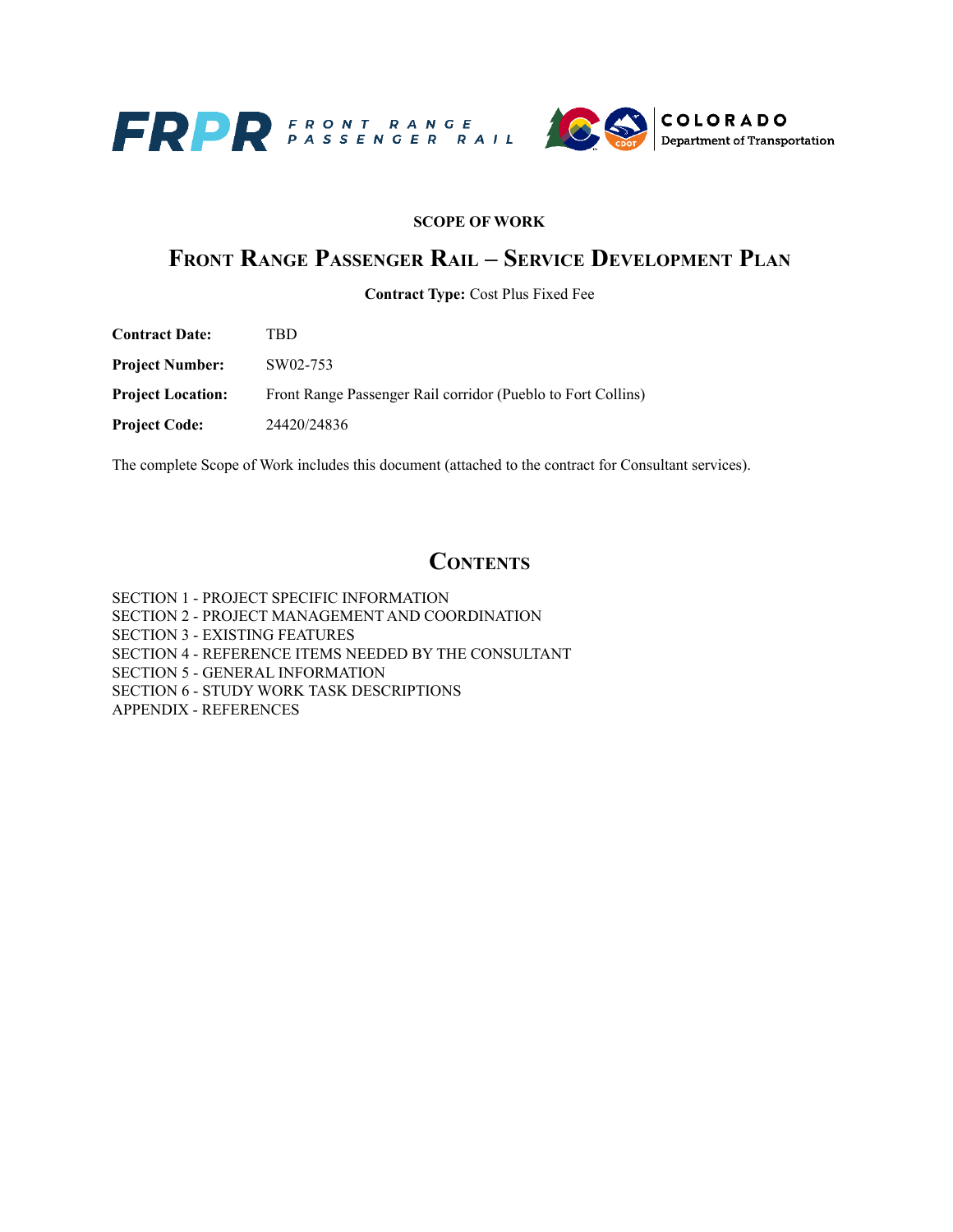# **SECTION 1 PROJECT SPECIFIC INFORMATION**

#### **1. PROJECT CONTEXT**

Plans for a comprehensive passenger rail system serving the Front Range have been under consideration by local and state governmental coalitions, and advocacy groups for decades. In 2017, the Southwest Chief and Front Range Passenger Rail Commission (Rail Commission) was re-established and tasked with facilitating development and operation of passenger rail service along the Front Range.

In 2020, the Rail Commission, in partnership with CDOT, completed the first phase of work to develop a corridor vision and preliminary service development planning. These initial steps focused on project definition, planning, engineering, stakeholder engagement, governance, and environmental analysis for a long-term vision.

The Rail Commission identified that the best opportunity to initiate service would be to interoperate along the existing freight alignment. This would present the best chance for funding, operational partnerships and complementary services with other providers such as Class 1 Railroads, Regional Transportation District of Denver (RTD) and Amtrak. In 2020, FRA selected CDOT's application for an award to analyze the feasibility of such a starter service.

In 2021, the Colorado State Legislature passed SB 21-238, concerning the creation of the Front Range Passenger Rail District. This District is tasked with planning, designing, developing, financing, constructing, operating, and maintaining a passenger rail system. Upon Governor Jared Polis'signature, the Front Range Rail District was officially created to oversee the future of Front Range Passenger Rail.

Within SB 21-238, there are specific planning benchmarks that must be reached before any potential ballot initiatives can be referred. Before a 2/3rds vote by the Board of Directors, a Service Development Plan, Operations Plan and Financial Plan must be published. These three benchmarks will be the initial technical goals of the incoming Front Range Rail District.

This project will investigate the feasibility of a new passenger rail system in the Front Range corridor, an area extending north and south between Pueblo and Fort Collins. Anticipating continued regional growth and travel demand here, study of an additional travel option for the public is warranted.

#### **2. PROJECT GOALS**

The primary goal of this Preliminary Service Development Plan (SDP) is to develop feasible alternatives to implement an intercity passenger rail starter service in the Front Range corridor. As part of the study process, it will be necessary to identify public, environmental, and resource concerns and opportunities. The study will involve identifying and working with stakeholders to develop and evaluate alternatives.

The study will document the goals, objectives, and visions developed in coordination with stakeholders and resource agencies. The study will be completed in accordance with the Federal Railroad Administration (FRA) SDP process. To meet this process, the SDP & Alternatives Analysis shall:

- 1. Document the existing rail system in the study area including freight and passenger train movements. Collect information from other applicable plans and studies in the region.
- 2. Define a Preliminary Purpose and Need for starter intercity passenger rail service along the corridor.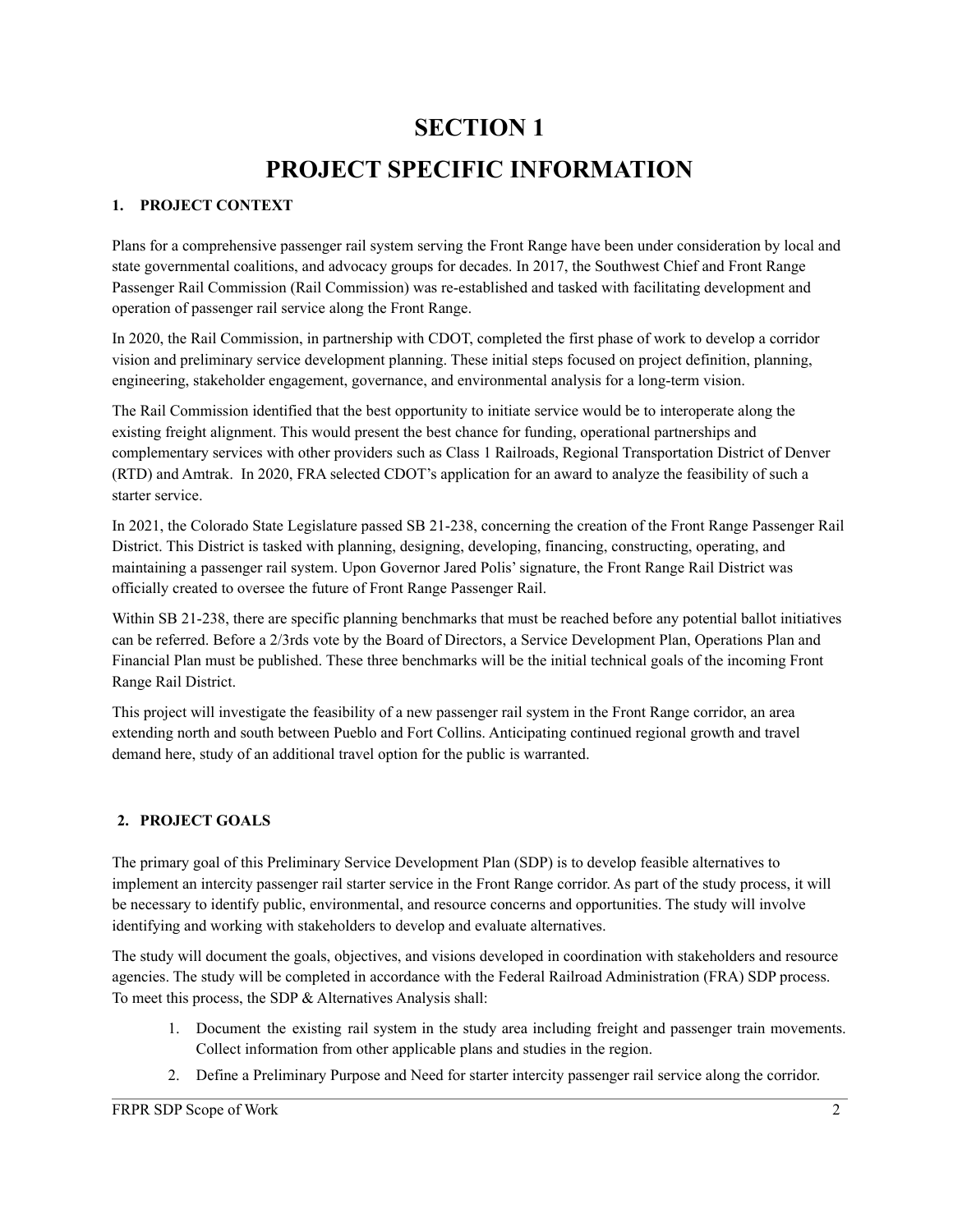- 3. Develop and execute a stakeholder coordination plan.
- 4. Collaborate with Regional Transportation District (RTD), Amtrak, host Railroads and other transit districts within the study area.
- 5. Estimate future travel demands in the study area using the Statewide Transportation Model current base-year model and a validated and calibrated out-year model and using the most current local agency land-use projections.
- 6. Define a reasonable range of system alternatives, consisting of a route, service, and capital investments.
- 7. Conduct train performance and rail network modeling in response to proposed service and alignment alternatives.
- 8. Perform conceptual design of infrastructure required to serve proposed alignment and service alternatives and produce plan sheets for review and approval by cooperating railroads.
- 9. Perform a public benefit analysis, calculating both the total public benefit and completing a Benefit-Cost Analysis consistent with U.S. DOT requirements.
- 10. Integrate existing and ongoing national, state, regional and local passenger rail and transit plans within the study area.
- 11. Identification of potential significant impacts from an operational, maintenance, and safety perspective.
- 12. Identification of potential significant impacts to natural, cultural, economic or community resources because of the proposed action.
- 13. Identify future approvals and permits required for a proposed action.

#### **3. CONSULTANT RESPONSIBILITIES AND DUTIES**

This scope of work provides expectations to the selected Consultant in managing and conducting a preliminary SDP and alternatives analysis. During this study, the Consultant shall produce a report that identifies existing conditions and potential improvements or problematic areas. Other stand-alone reports and electronic files, such as those related to the train performance and rail operations modeling details may also be required. The Consultant will also be asked to monitor and collaborate with parallel local and regional studies in and around the study area that may inform components of a starter service. The Consultant is responsible for conducting project management, agency coordination, public participation, developing operational service and conceptual designs, environmental and design data collection, and alternatives analysis as described in the following sections.

#### **4. WORK DURATION**

The time period for the work described in this scope is approximately 30 months.

#### **5. WORK PRODUCT**

The work in the scope of services for this project will be contracted on an individual task-order basis, as needed and as determined by CDOT. CDOT reserves the right to, at its sole discretion, decide to not issue task orders for any part of the work contained in this scope of services. Similarly, additional funding for this project may become available during its progress. The nature of the work that will be performed by the Consultant is not expected to expand beyond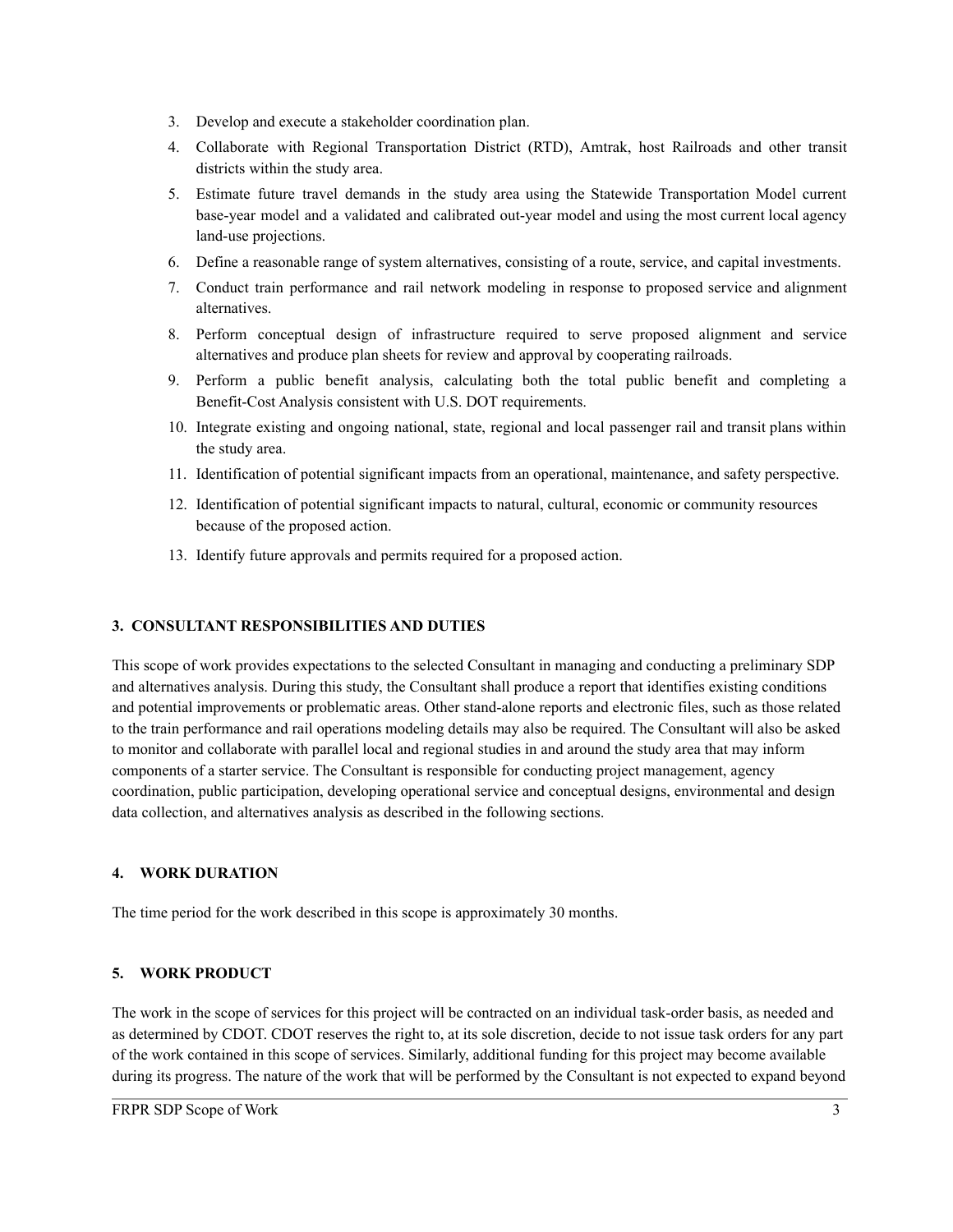the disciplines described in this scope. Schedule milestones and deliverable deadlines may need to be adjusted to meet the issued task orders. The Consultant work products may include:

- 1) Project initiation and management plans
- 2) Project management and quality control plan
- 3) Stakeholder engagement plan
- 4) Schedules
- 5) Monthly progress reports
- 6) Meeting minutes
- 7) Draft and Final Reports
- 8) Other reports and documentation as described in following work product discussions related to specific tasks.

The Consultant will produce documents and deliverables in a form that can be incorporated by reference, as appropriate, in subsequent NEPA document(s).

*Detailed work product requirements are described in the following sections.*

#### **6. WORK PRODUCT COMPLETION**

All submittals must be reviewed and determined to be acceptable by the CDOT contract administrator or designee. This Contract will be satisfied upon acceptance of the following items if applicable:

- A. Project management plan
- B. All work products as described above
- C. All data collected in research and data gathering efforts
- D. Map and GIS layers
- E. Completion of review and the Consultant revision of contract submittals

#### **7**. **SCOPE OF WORK ORGANIZATION**

This draft scope of work has been reviewed by CDOT and reflects a plan of approach based on the known goals. One factor determining the selection of a Consultant is the ability of that Consultant to analyze the project goals, evaluate the work elements, and formulate a work plan. This process may produce new approaches or modification to the project work elements. Because of that, all Consultants should be aware that the final scope of work for the project will be produced with input from the selected Consultant.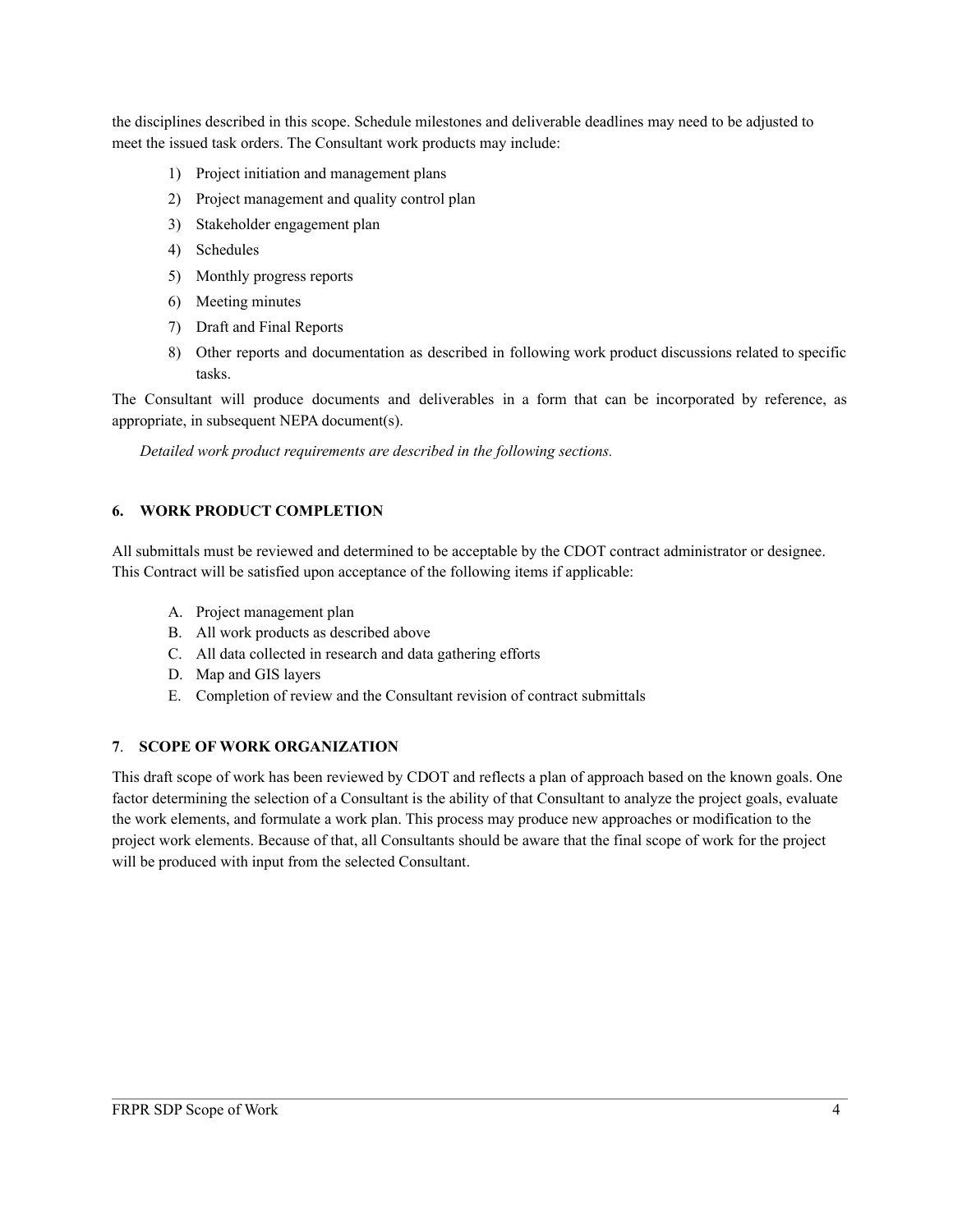### **SECTION 2**

### **PROJECT MANAGEMENT AND COORDINATION**

#### **1. CDOT CONTACT**

The Contract Administrator for this project is: Amber Blake, Division Transit & Rail Director. Active day-to-day administration of the contract will be done by:

David Singer Passenger Rail Branch Manager 2829 West Howard Place Denver CO 80204 (303) 757-9878

#### **2. AGENCY COORDINATION AND PUBLIC OUTREACH**

Coordination will likely be required with the following:

- A. Cities, Towns, Other
	- a) Staff and teams from affected cities and counties
	- b) Local transit agencies
	- c) Elected officials
- B. Governmental Agencies and Districts
	- a) Federal Railroad Administration (FRA)
	- b) Regional Transportation District (RTD)
	- c) Colorado Department of Public Health and Environment (CDPHE)
	- d) Colorado Department of Local Affairs (DOLA)
	- e) Colorado Parks and Wildlife (CPW)
	- f) Colorado State Historic Preservation Officer (SHPO)
	- g) US Army Corps of Engineers (USACE)
	- h) US Fish and Wildlife Service (USFWS)
	- i) US Environmental Protection Agency
	- j) US Air Force Academy (USAFA)
	- k) Denver Regional Council of Governments (DRCOG)
	- l) North Front Range Metropolitan Planning Organi (NFRMPO)
	- m) Pikes Peak Area Council of Governments (PPACG)
	- n) Pueblo Area Council of Governments (PACOG)
	- o) Colorado Department of Regulatory Agencies Public Utilities Commission (PUC)
	- p) Front Range Passenger Rail District (Rail District)
- C. Railroads
	- a) National Railroad Passenger Corporation, d.b.a. Amtrak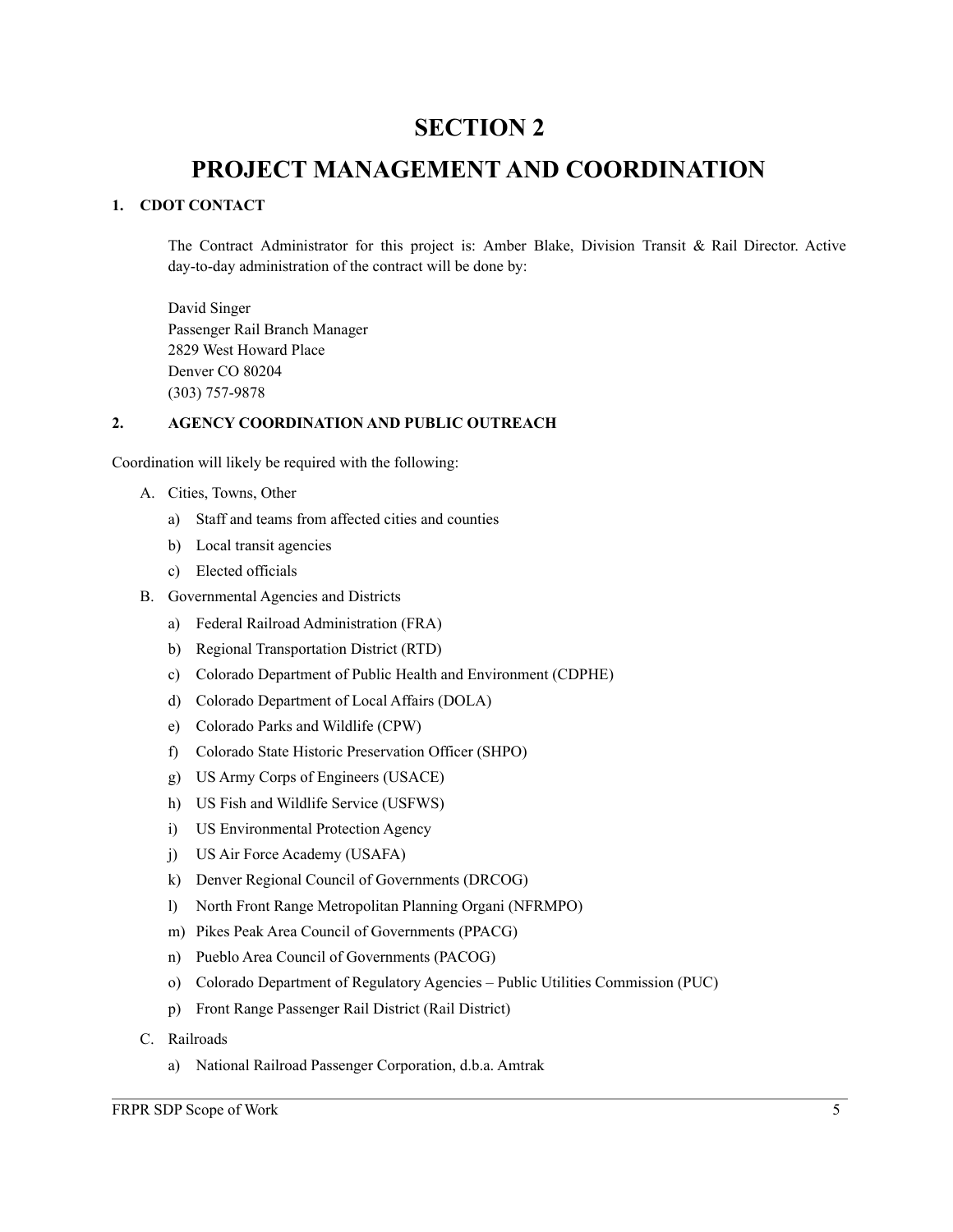- b) BNSF Railway
- c) Union Pacific Railroad
- d) OmniTRAX and other Class 2 or 3 Railroads across the corridor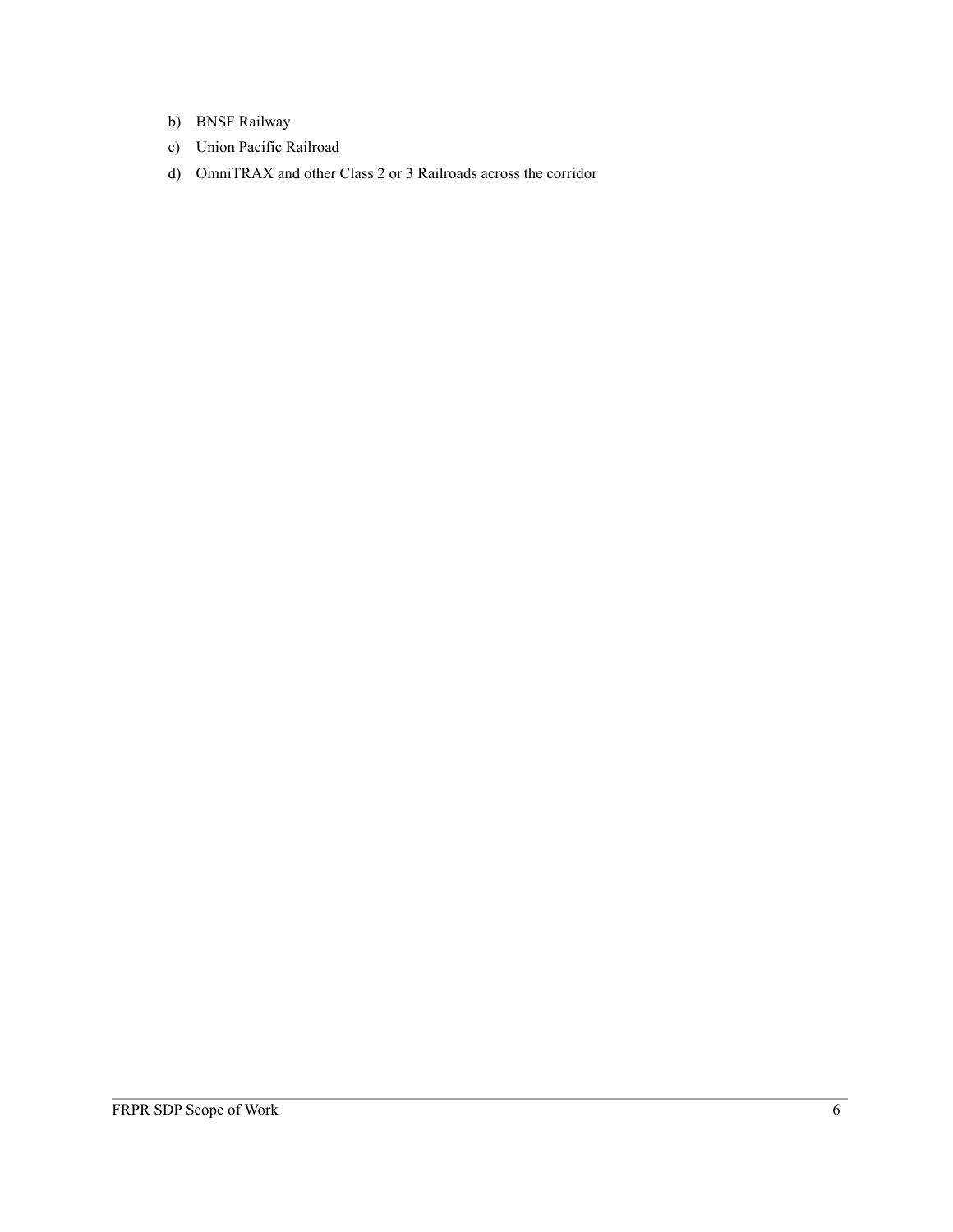# **SECTION 3 EXISTING FEATURES**

#### **1. STRUCTURES**

• Refer to the CDOT Field Log of Structures at: [www.codot.gov/library/bridge/miscbridgedocs/fieldlog](http://www.codot.gov/library/bridge/miscbridgedocs/fieldlog) and appropriate GIS data.

#### **2 UTILITIES**

● Contact Utility Notification Center of Colorado (UNCC) at 800-922-1987

#### **3. IRRIGATION DITCHES**

• To be determined

#### **4. RAILROADS**

- BNSF Railway
- Union Pacific (UP) Railroad
- Amtrak
- OmniTRAX (Great Western Railroad of Colorado)

#### **5. OTHER**

● ITS Features, including fiber-optic facilities

The above is a list of the known features in the area. It should not be considered as complete. The Consultant should be alert to the existence of other possible conflicts.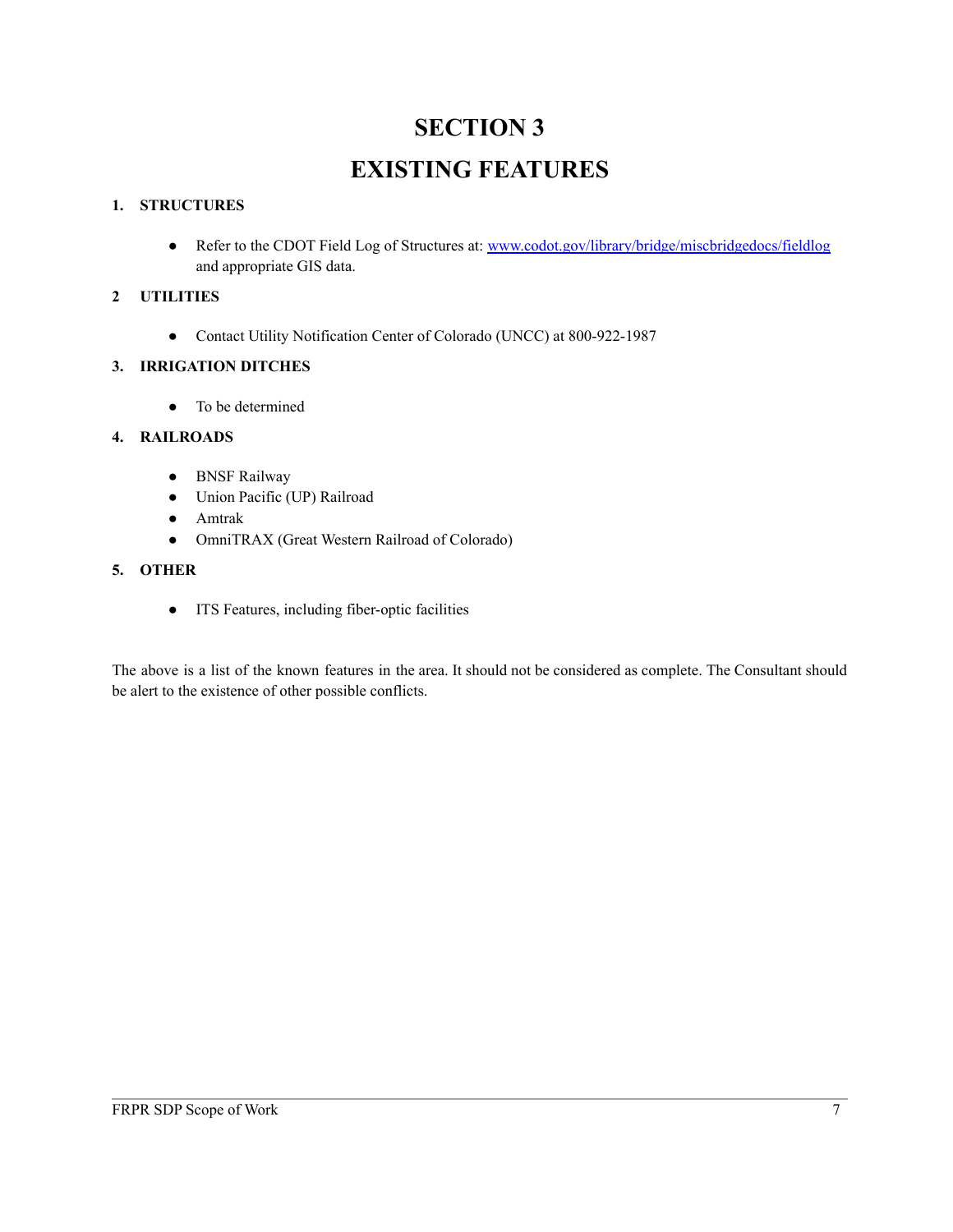### **SECTION 4**

### **REFERENCE ITEMS NEEDED BY THE CONSULTANT**

#### **1. CURRENT CDOT MANUALS, SPECIFICATIONS, STANDARDS, ETC.**

The Consultant shall obtain and utilize the most recent references adopted by CDOT, including standards and specifications, manuals, and software, and as directed by the CDOT Project Manager. A list of general reference material is provided in the Appendix.

#### **2. PREVIOUS STUDIES**

A search for previous relevant studies will be conducted by the Consultant. The Consultant shall be prepared to coordinate with ongoing studies or integrate detail as they are finalized or reach milestones. Known studies include:

- RTD Northwest Corridor Environmental Evaluation (2010)
- **•** Front Range Passenger Rail and Southwest Chief Alternatives Analysis (2020)
- North I-25 Final Environmental Impact Statement (2011)
- North I-25 Commuter Rail Update (2015)
- **•** Pueblo Station Area Plan (2020)
- **•** Town of Castle Rock Final Transit Feasibility Study (2020)
- Amtrak Corridor Vision (2021)

#### **3. ONGOING & CONCURRENT STUDIES**

A search for ongoing, concurrent, and relevant studies will be conducted by the Consultant. The Consultant shall be prepared to coordinate with ongoing studies or integrate detail as they are finalized or reach milestones. Known studies include:

- Mountain Metro Transit/City of Colorado Springs Station Area Master Plan
- **•** Southwest Chief Through Car Feasibility Study: La Junta to Colorado Springs
- **•** RTD's Peak Service Plan Feasibility Study for Northwest Rail
- **•** NFRMPO LinkNoCo
- **•** Burnham Yard Planning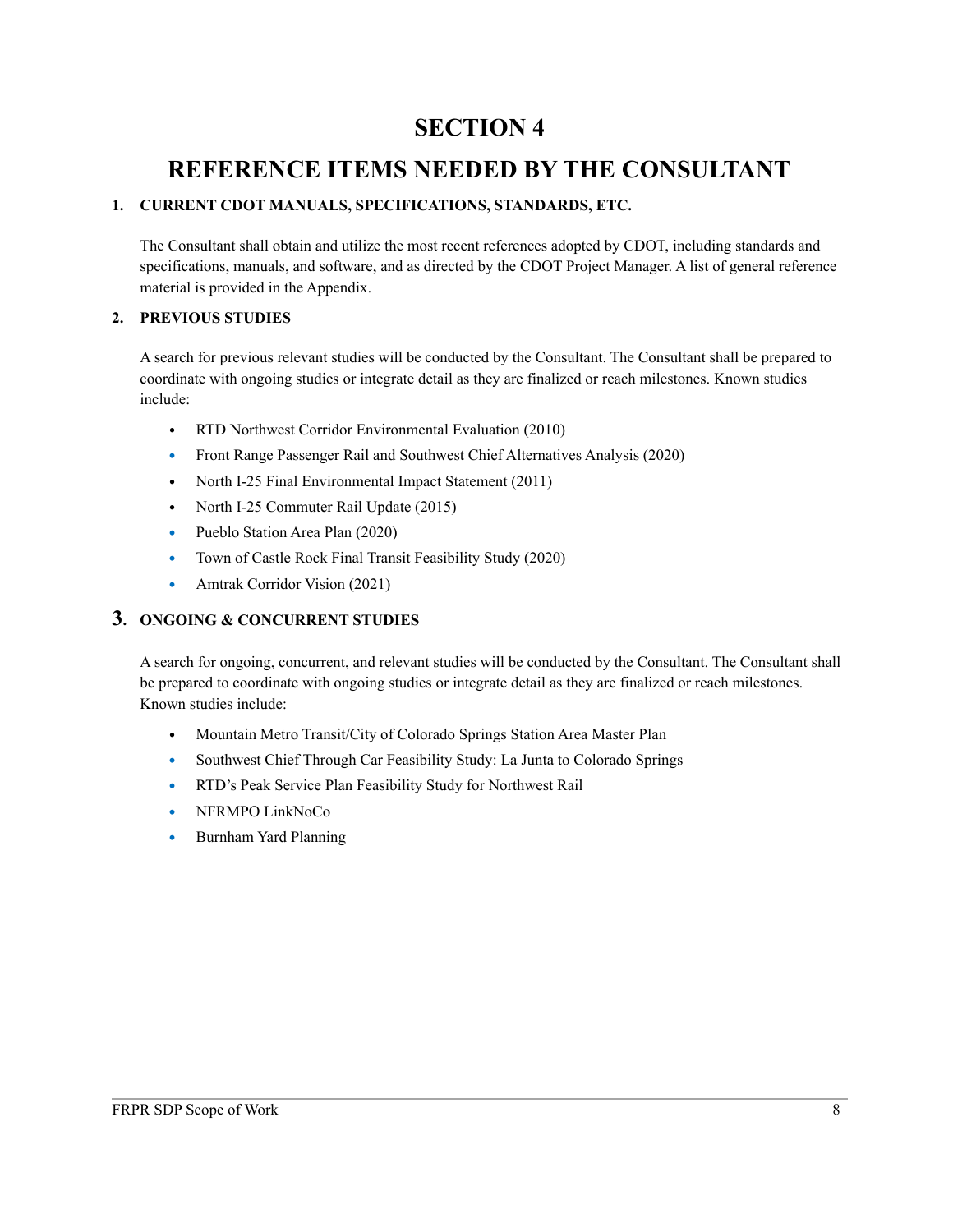# **SECTION 5 GENERAL INFORMATION**

#### **1. NOTICE TO PROCEED**

Work will not commence until written notice to proceed is issued by the State with certification from the Consultant that the work will be completed within the allotted time. Work may be required night or day, on weekends, on holidays, or on split shifts.

#### **2. TIME LOST / DELAYS**

CDOT must review and concur on any time-lost claims prior to the time-lost delays being reflected in the baseline schedule. Subject to CDOT prior approval, the time charged may exclude time lost for any:

- A. Reviews and Approvals
- B. Response and Direction

#### **3. PROJECT COORDINATION**

- A. Routine Working Contact the routine working contact will be between the CDOT Project Manager (CDOT/PM) and the Consultant Project Manager (C/PM).
- B. Project Manager Requirements each project manager will provide the other with the following in regard to the project:
	- 1. A written synopsis or copy of their respective contacts (via email, telephone, or in person) with others
	- 2. Copies of pertinent written communications

#### **4. ROUTINE REPORTING AND BILLING**

The Consultant shall provide the following on a routine basis:

- A. Coordination of all contract activities by the C/PM
- B. Periodic reports and billings as agreed to by the project managers
- C. Minutes of all meetings minutes will be completed and provided to the CDOT/PM within 5 working days after the meeting. When a definable task is discussed during a meeting, the minutes will identify the Action Item, the party responsible for accomplishing it, and the proposed completion date.
- D. General reports and submittals in general, all reports and submittals must be approved by CDOT prior to their content being utilized in follow-up work efforts.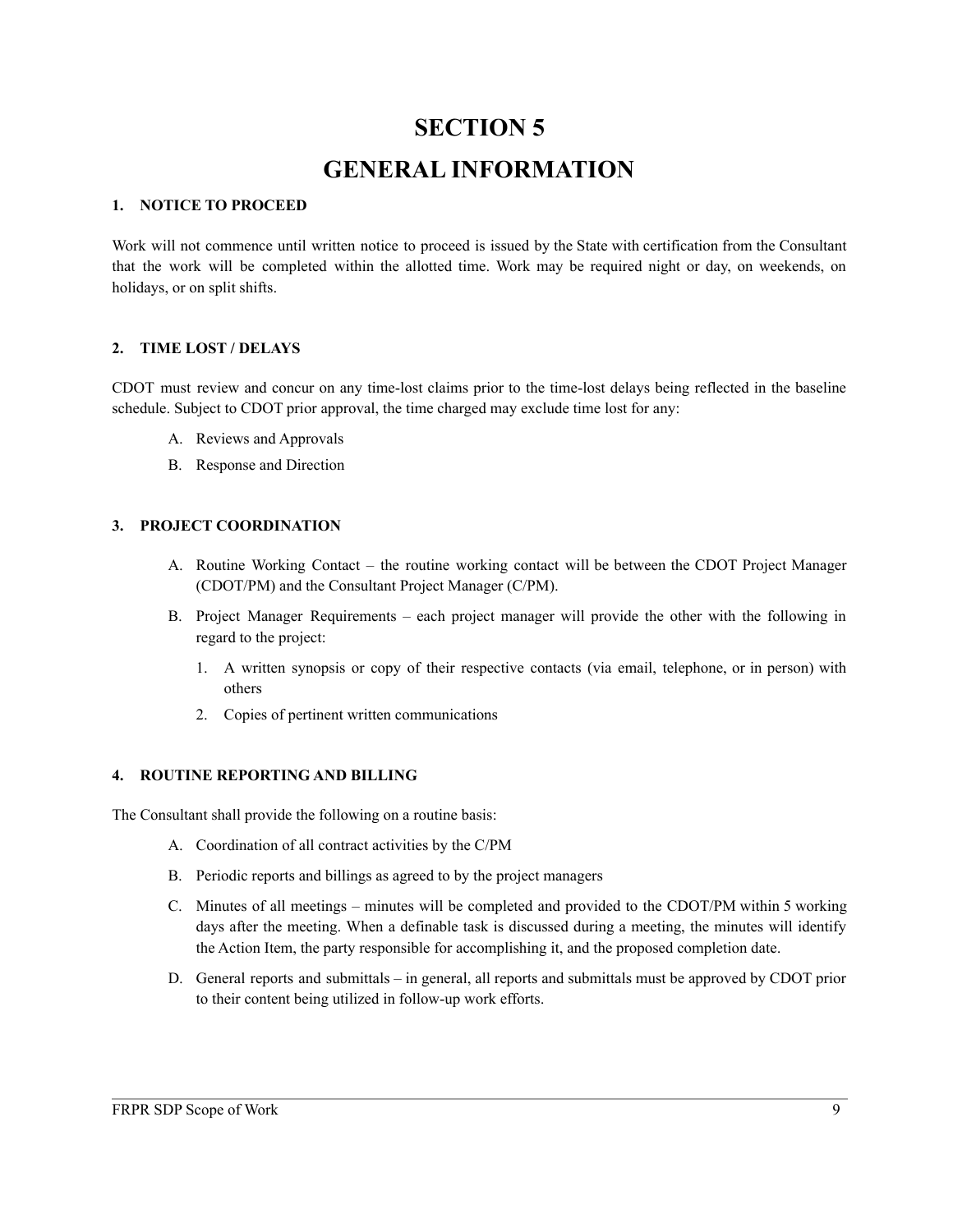#### **5. PERSONNEL QUALIFICATIONS**

The Consultant project manager must be approved by the CDOT contract administrator. Certain tasks must be done by licensed professional engineers or professional land surveyors who are registered with the Colorado State Board of Registration for Professional Engineers and Land Surveyors.

All tasks assigned to the Consultant must be conducted by a qualified person on the Consultant team. A qualified person is a professional with the necessary education, certifications (including registrations and licenses), skills, experience, qualities, or attributes to complete a particular task.

It is the intent of CDOT that all key personnel be engaged to perform their specialty for all services required by this contract, and that the Consultant's key personnel be retained for the life of this contract to the extent practicable and to the extent that such services maximize the quality of work.

If the Consultant or a subconsultant decides to replace any of its key personnel, the Consultant shall notify the Project Manager in writing of the desired change. No such changes shall be made until at least two qualified replacement candidates are recommended by the Consultant and a replacement is approved in writing by the Project Manager. The Project Manager's approval shall not be unreasonably withheld. Failure of the Consultant to comply with the requirements of this provision may be the basis for CDOT's termination of this contract.

The Project Manager shall respond to the Consultant's written notice regarding replacement of key personnel within fifteen working days after the Project Manager receives the list of proposed changes. If the Project Manager or its designated representative does not respond within that time, the listed changes shall be deemed to be approved.

If during the term of the contract the Project Manager determines that the performance of approved key personnel is not acceptable, he shall notify the Consultant and give the Consultant the time which the Project Manager considers reasonable to correct such performance. Thereafter he may require the Consultant to reassign or replace such key personnel. If the Project Manager notifies the Consultant that certain of their key personnel or the key personnel of a subconsultant should be replaced, the Consultant shall use its best efforts to replace such key personnel within a reasonable time, not to exceed thirty calendar days from the date of the Project Manager's notice.

#### **6. COMPUTER DATA COMPATIBILITY**

CDOT utilizes OpenRoads data format which Consultants are required to use for submitting design data. The data format used by the Consultant to submit surveying and photogrammetric data shall be as determined by the CDOT/PM in coordination with the respective region PLS. The data format for submitting design computer files shall be compatible with the latest version of the adopted CDOT program. The Consultant shall immediately notify the CDOT/PM if the firm is unable to produce the desired format for any reason and cease work until the problem is resolved.

The Consultant shall prepare a document describing the transportation demand, train performance, and rail network operations modeling software and proposed for use in the study. Modeling methodology will be subject to review and acceptance by the FRA and other railroad partners.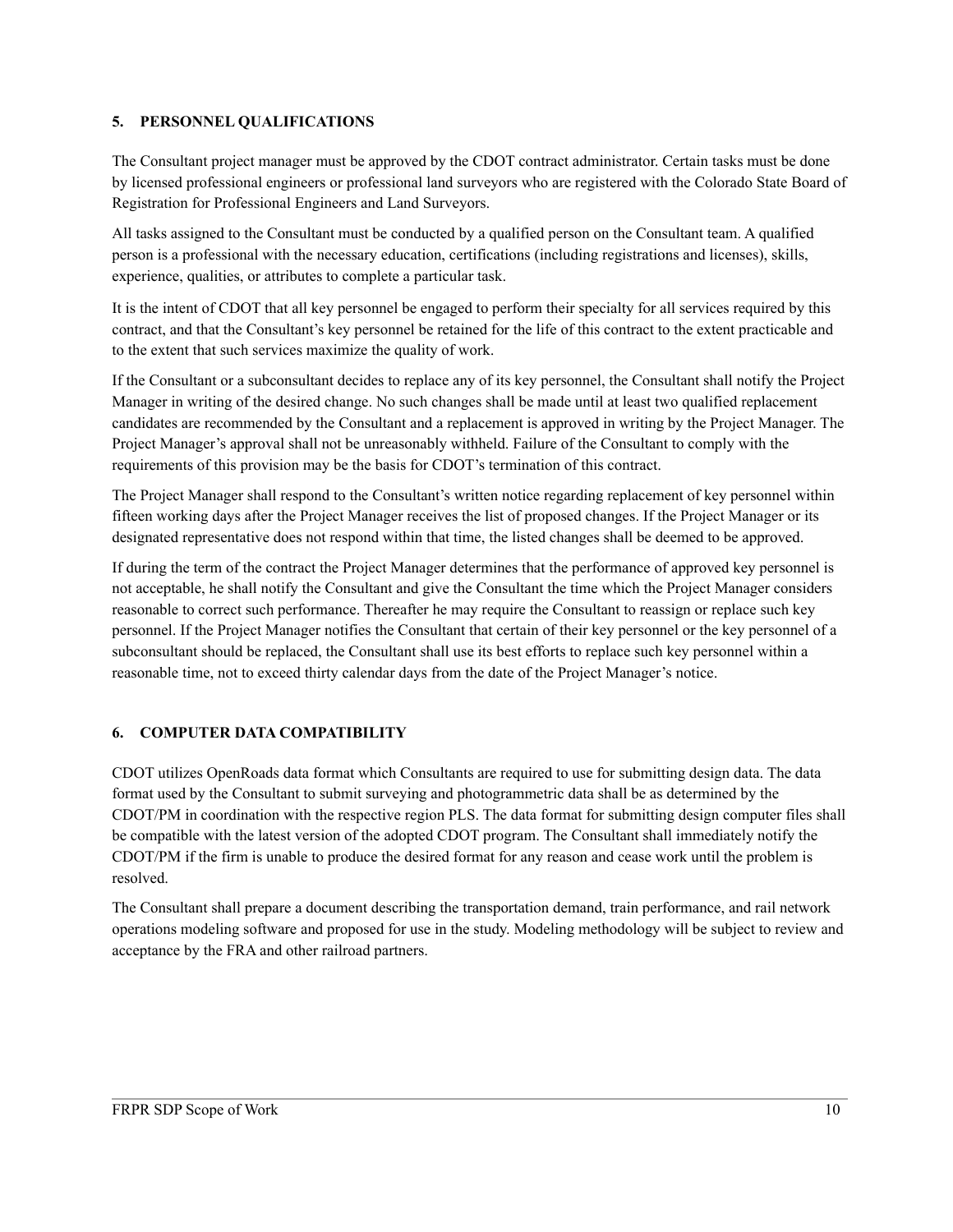#### **7. PROJECT DESIGN DATAAND STANDARDS**

Appendix A is a list of technical references applicable to CDOT work. The Consultant is responsible for ensuring compliance with the latest version adopted by CDOT of the listed references. Conflicts in criteria will be resolved by the CDOT/PM.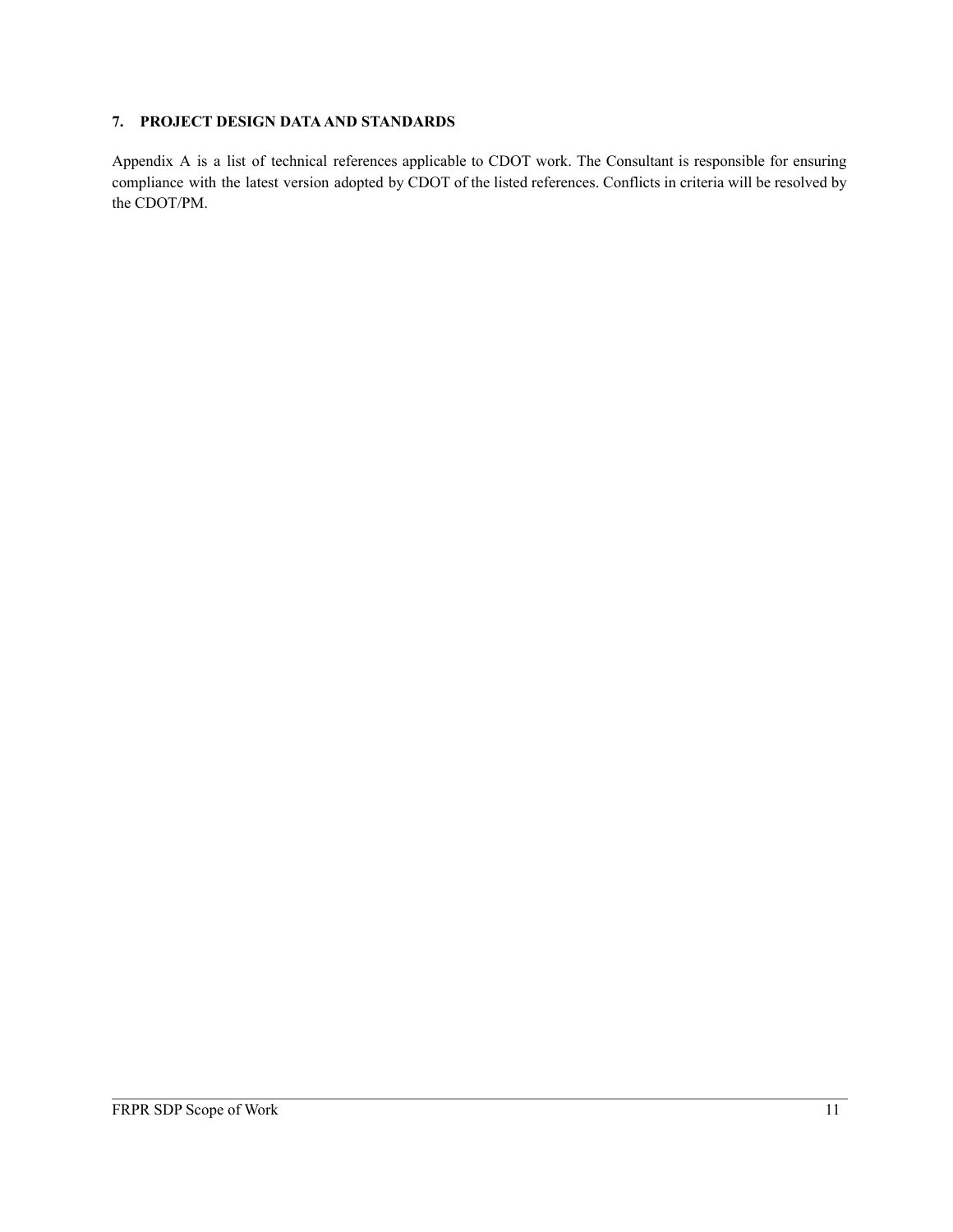# **SECTION 6 STUDY WORK TASK DESCRIPTIONS**

This section establishes a general approach to the Consultant's individual task responsibilities. Specific individual tasks will be developed with input from the Consultant in task order scopes of work. Proposals will be evaluated for innovative processes and approaches. The Consultant shall maintain the ability to perform all work tasks which are indicated below, in accordance with the forms and conditions contained herein, and the applicable CDOT standards. Selected work tasks shall be assigned only after coordination and consultation with CDOT. All final deliverables identified in this contract will be of sufficient quality that they could be incorporated directly or by reference into these NEPA documents. The Consultant should expect to work as a part of a blended team with CDOT, Rail District and other staff members directly integrated into the team. The Consultant is also responsible for coordinating the required work schedule for those tasks accomplished by CDOT and other agencies. The Consultant should review this entire section to identify applicable material.

#### **TASK 1 - PROJECT INITIATION AND CONTINUING REQUIREMENTS**

A. Initial Project Meeting

An initial project kick-off meeting will be held with the appropriate disciplines, coordinated by the Consultant, and conducted by CDOT. The meeting will review the project management plan, project scope, schedule, key milestones, and project study area boundary. The meeting may include an on-site inspection to familiarize the entire project team (CDOT personnel, Consultant personnel, and key stakeholders) with the character and conditions of the area. The Consultant shall develop an invitation list in coordination with CDOT, send notices with a draft agenda, and provide meeting minutes to all those invited.

B. Project Management Plan

The Consultant shall provide a project management plan for management coordination and control to ensure successful and timely completion of this study. The project management plan shall:

- 1. Include a detailed work plan, including schedule and cost breakdown for each subtask described in this scope of services
- 2. Identify the method for tracking budget and schedule for the duration of the project
- 3. Establish key project contacts within the project team and other stakeholders
- 4. Establish the project milestones
- 5. Include a quality control plan that describes the quality control process to be used on the project

A project management plan shall be developed by the Consultant which satisfies the requirements of project development. This plan must be approved by the CDOT/PM before starting the work. The activities of communication, consensus building, project reviews, conceptual design, data gathering, documentation, and formal public notice should be planned by the Consultant and coordinated with the CDOT/PM. The times of their accomplishment will overlap, and parallel paths of activity should be planned to finish the development phase in accordance with the shortest possible schedule. The type and number of meetings, documents, etc., will depend on the category and characteristics of the project work.

C. Project Management Communication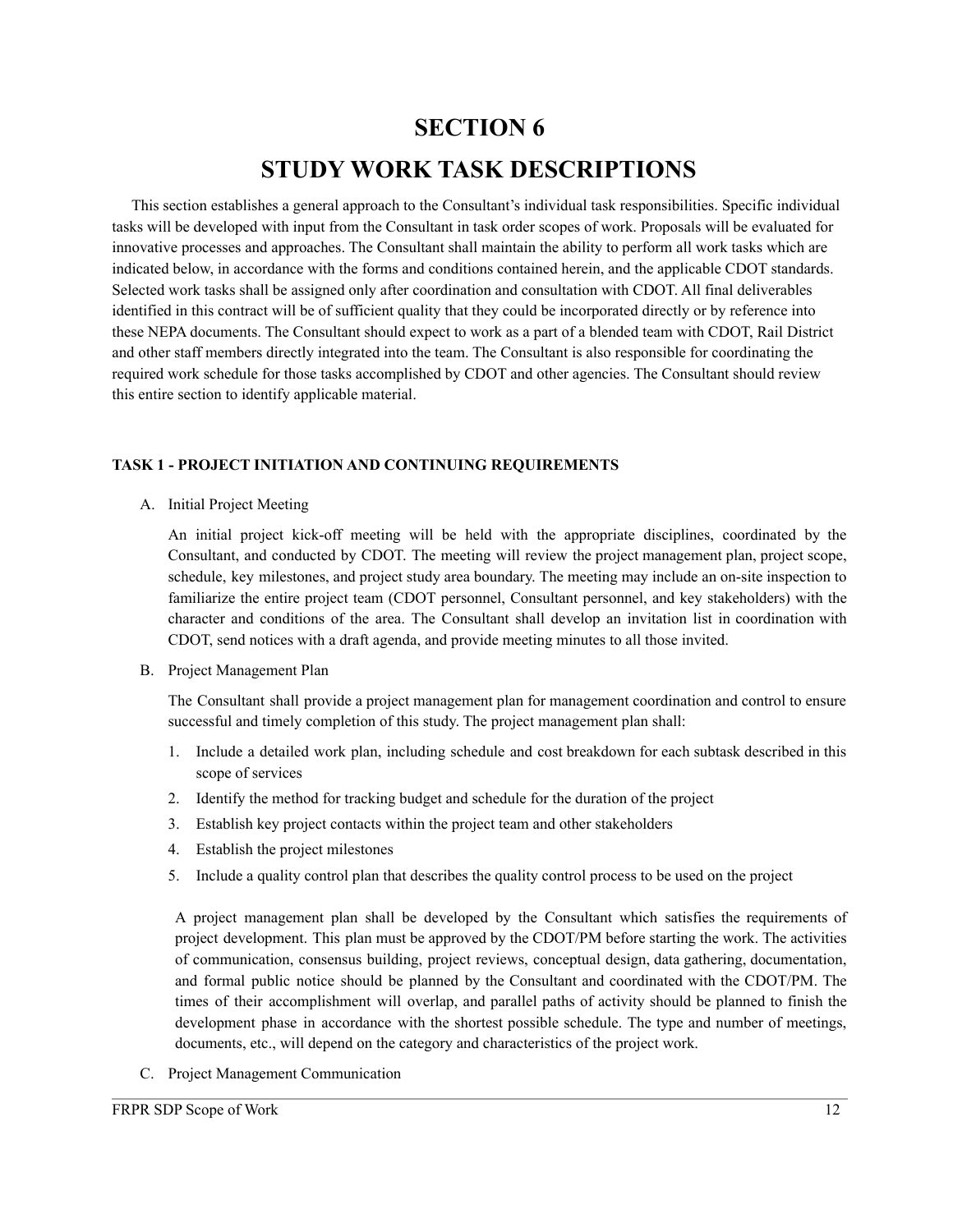- 1. The Consultant and the CDOT project manager shall meet at least monthly to review the cost, schedule status and progress of the work, as well as address unanticipated problems and potential solutions. The Consultant shall prepare status presentations at key milestones to update CDOT, stakeholders, and resource agencies on the status and progress of the work. The Consultant shall prepare for and participate in these meetings and shall provide documentation of the meetings such as agendas, presentation materials and meeting minutes.
- 2. The Consultant shall submit monthly cost and schedule reports to enable project monitoring. The contract budget and schedule shall be regarded as the baseline against which status and progress are measured and reported. The Consultant invoices shall be prepared to show cost against major milestone tasks.
- 3. The Consultant shall submit working and final drafts on all work products in a timely manner to allow for adequate review and revision prior to final submittal schedules.

#### **Task 1 Work Products**

- 1. Project management and quality control plan
- 2. Meeting materials, facilitation, and minutes

#### **Task 1 Deliverables**

● **1.A:** Project Management Plan

#### **TASK 2 – STAKEHOLDER ENGAGEMENT PLAN**

- 1. The Consultant shall design and conduct a public and stakeholder engagement strategic plan throughout the corridor to increase public awareness and advance the existing corridor vision. This effort should encompass all the required stakeholder and agency engagement for this study and future NEPA actions. In addition to traditional tactics, this effort should use virtual public involvement strategies where possible.
- 2. The Stakeholder Engagement Plan should consider previous stakeholder engagement structures used by the Front Range Passenger Rail Commission. This effort should build upon past initiatives and develop innovative approaches.
- 2. Public Outreach: Public meetings will be held throughout the SDP and Pre-NEPA process. Community coordination and communication efforts will be carried out in conjunction with the meetings. Innovative methods and approaches are encouraged.
- 3. The stakeholder involvement plan will include activities and outreach strategies designed to promote equity and inclusion. It will identify and implement opportunities for minority and low-income populations to provide meaningful involvement. The consultant team will be asked to apply emerging local, state, and federal guidance which advance participation and decision-making for historically underrepresented communities. Efforts should be made so that all interested stakeholders will have an opportunity to provide input into the choice among alternatives, locations of features, or designs throughout the project. The stakeholder involvement plan shall include language assistance services as identified.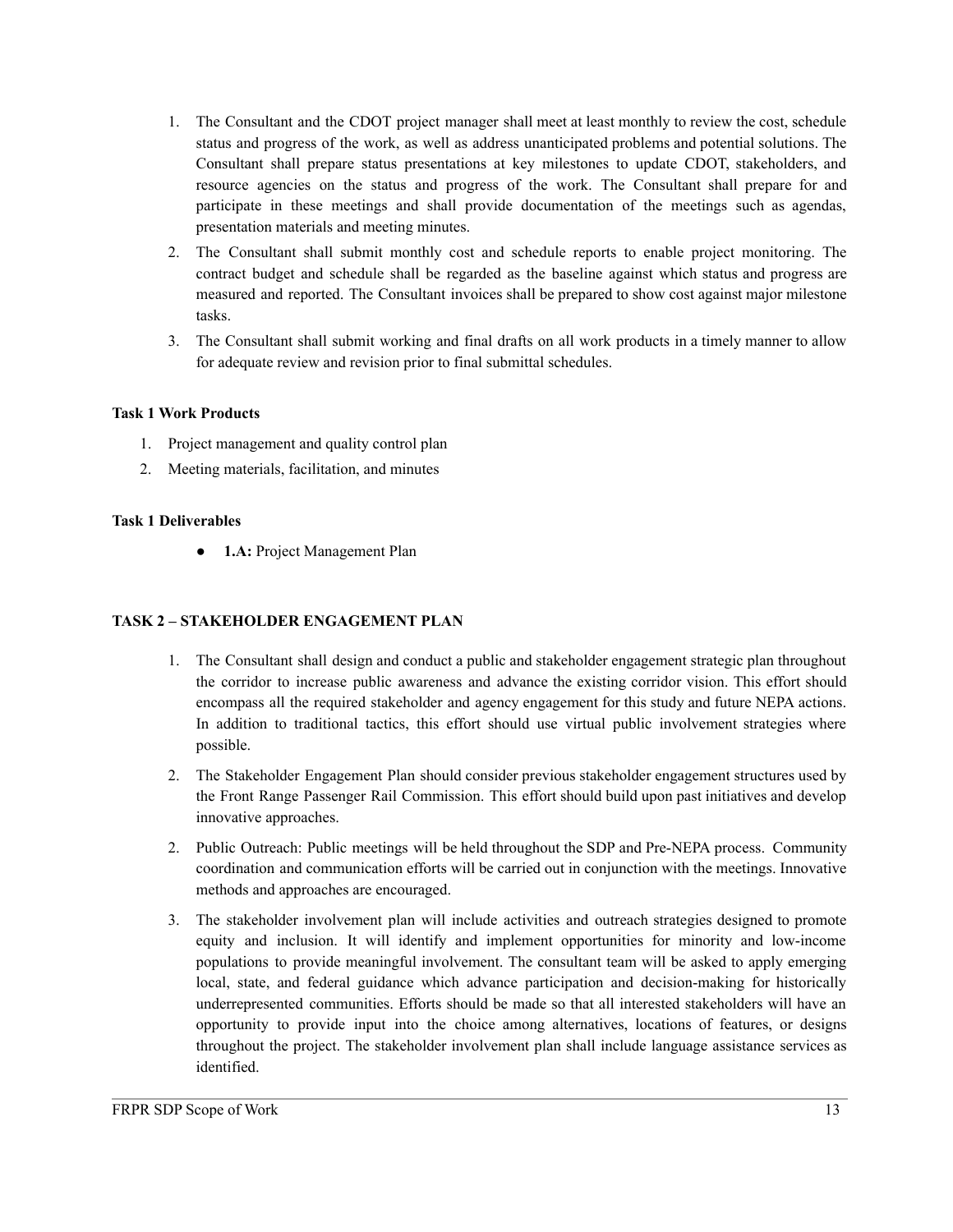- 4. Outreach to Regional Partners and Small Groups: The Consultant will coordinate closely with regional partners and small groups to develop effective strategies for involving their respective constituencies and other key stakeholder groups. Various approaches may be used to engage and interact with the broader community, including utilizing existing communication channels such as planned events or pre-existing meetings when necessary.
- 5. On-going Outreach and Public Involvement Efforts: The Consultant team will serve as a point of contact for the distribution of information to key stakeholders, agencies or the general public; to populate and manage the email/mailing lists and the contact database; to create content for project website; to support the creation and distribution of media advisories; and, to advertise and communicate the public meetings.

#### **Task 2 Deliverable**

● **2.A:** Stakeholder Coordination Plan

#### **TASK 3 - DEVELOPA PRELIMINARY STATEMENT OF PURPOSE AND NEED AND GOALS**

The Consultant will develop a distinct draft Preliminary Purpose and Need that will draw upon the long-range vision and needs and serve as the foundation for the analysis of the Preliminary Service Development Plan. The preliminary Purpose and Need is for pre-National Environmental Policy Act (NEPA) planning and will be subject to agency and public review and comment as part of the NEPA process.

The preliminary Purpose and Need statement will address the requirements for the project to serve as a foundation of the Alternatives Analysis, including the assessment of various route, service, investment, and design options that are reflected in potential alternatives. The objectives of the project should be clearly identified and agreed upon early in the project process to prevent backtracking and limit schedule changes. Consultant will review previously prepared studies to help identify Purpose and Need information as appropriate (e.g., local planning studies, engineering feasibility studies, etc.). The preliminary Purpose and Need statement will be developed and refined, as necessary, to address information collected on the project during data collection, transportation analysis, and public and agency scoping and involvement. This includes referencing existing market analyses which identify major population and employment centers within the study area. The Preliminary Purpose and Need Statement is subject to FRA for review and approval.

#### **Task 3 Deliverable**

● **3.A:** Final Preliminary Purpose and Need Statement

#### **TASK 4 - EXISTING CONDITIONS REPORT**

- A. Infrastructure Data Collection and Reporting
	- 1. The Consultant shall obtain the most recent track charts, timetables, valuation maps, and other supporting documents from the appropriate railroads for the entire corridor.
	- 2. The Consultant shall field verify unclear information as needed and at clearly challenging areas of rail infrastructure, and at likely station locations.
	- 3. Inventory shall be taken of the existing and planned infrastructure in the corridor including, but not limited to highway through and auxiliary lanes; interchanges, accesses, and connecting arterials; right of way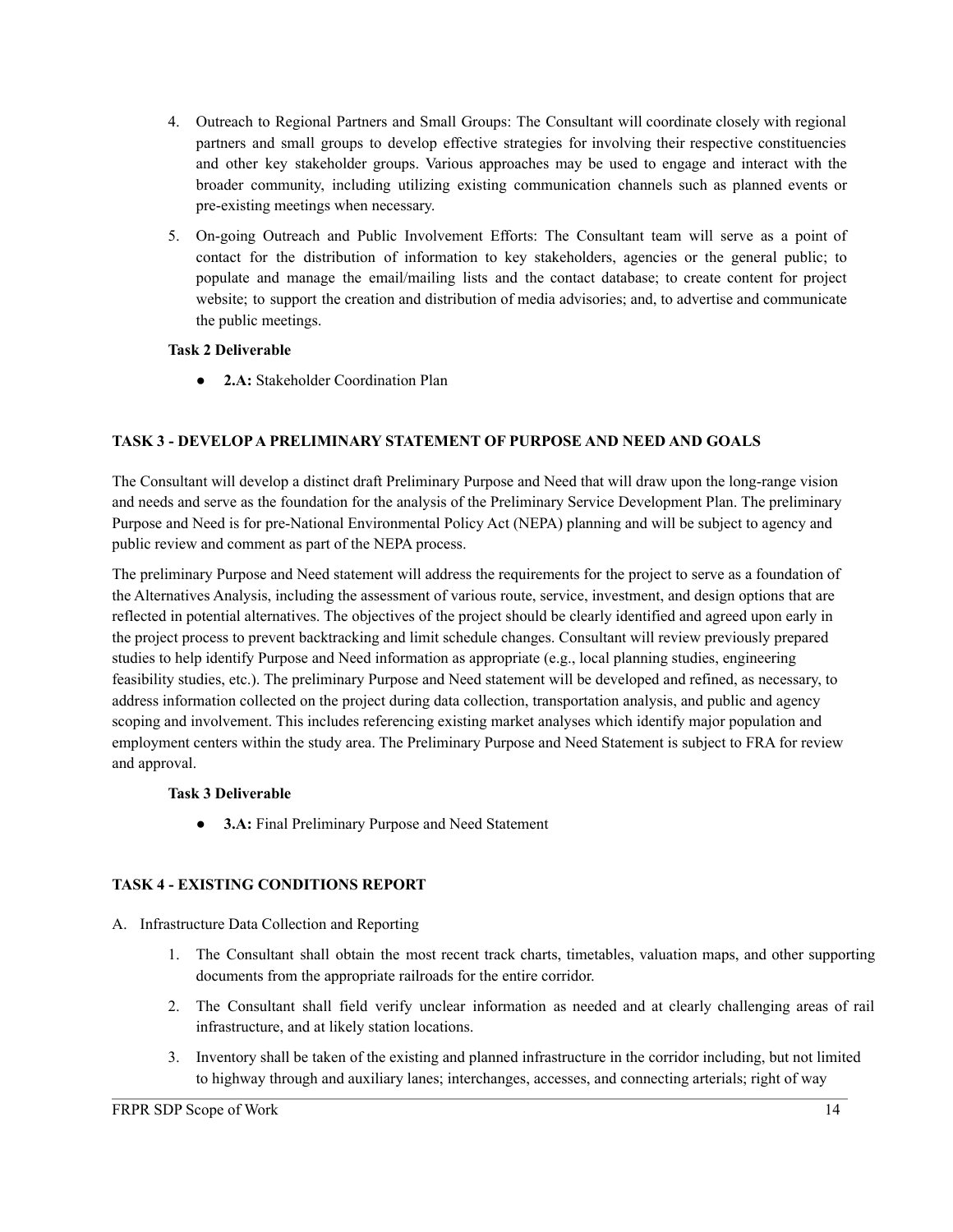widths; major utilities; bicycle and pedestrian facilities; structural constraints; adjacent land ownership characteristics (including future development); transit types / service levels including station locations, routes and frequency.

- 4. Infrastructure inventory will be summarized in a report and in graphics in a simple and readily understandable format.
- B. Contextual Data Collection and Corridor Overview

Existing environmental conditions shall build from and be consistent with existing and ongoing comprehensive and transportation planning studies completed with the study area. Environmental overview limits may be reduced or expanded depending upon alternatives under consideration. The use of GIS for data collection and data presentation is required. Coordination will be needed with key stakeholders in the corridor to gather available data.

Environmental, cultural and community resources are to be inventoried. Resource data will be presented in a narrative, through graphics, or other methods determined during scoping. Some resource identification will be or has already been completed by CDOT environmental staff. A CDOT and agency scoping meeting will help define the levels of investigation for each resource area. The following contextual resources will be considered at this scoping meeting:

- Air Quality
- Water Quality
- Floodplains
- Wetlands and Riparian areas
- Fish, Wildlife, and Wildlife Migration
- Threatened and Endangered Species
- Cultural/Historic Resources
- Archeological Resources
- Paleontological Resources
- Land Use
- Social Resources
- Environmental Justice
- Section  $4(f)$  Resources
- $\bullet$  Section 6(f) Properties
- Noise and Vibration
- Visual Resources
- Hazardous Materials
- Cumulative Impacts

The purpose of the environmental context report is to inventory and map resources within the project study area. The report shall identify and describe any features that may require context sensitivity. It shall summarize any potential significant issues to resources within the project's setting. For further information, see Task 8 in this document.

#### **Task 4 Deliverables**

● **4.A:** A stand-alone existing conditions-assessment report that identifies the existing safety, operational, travel time, geometric, and infrastructure issues of the corridor.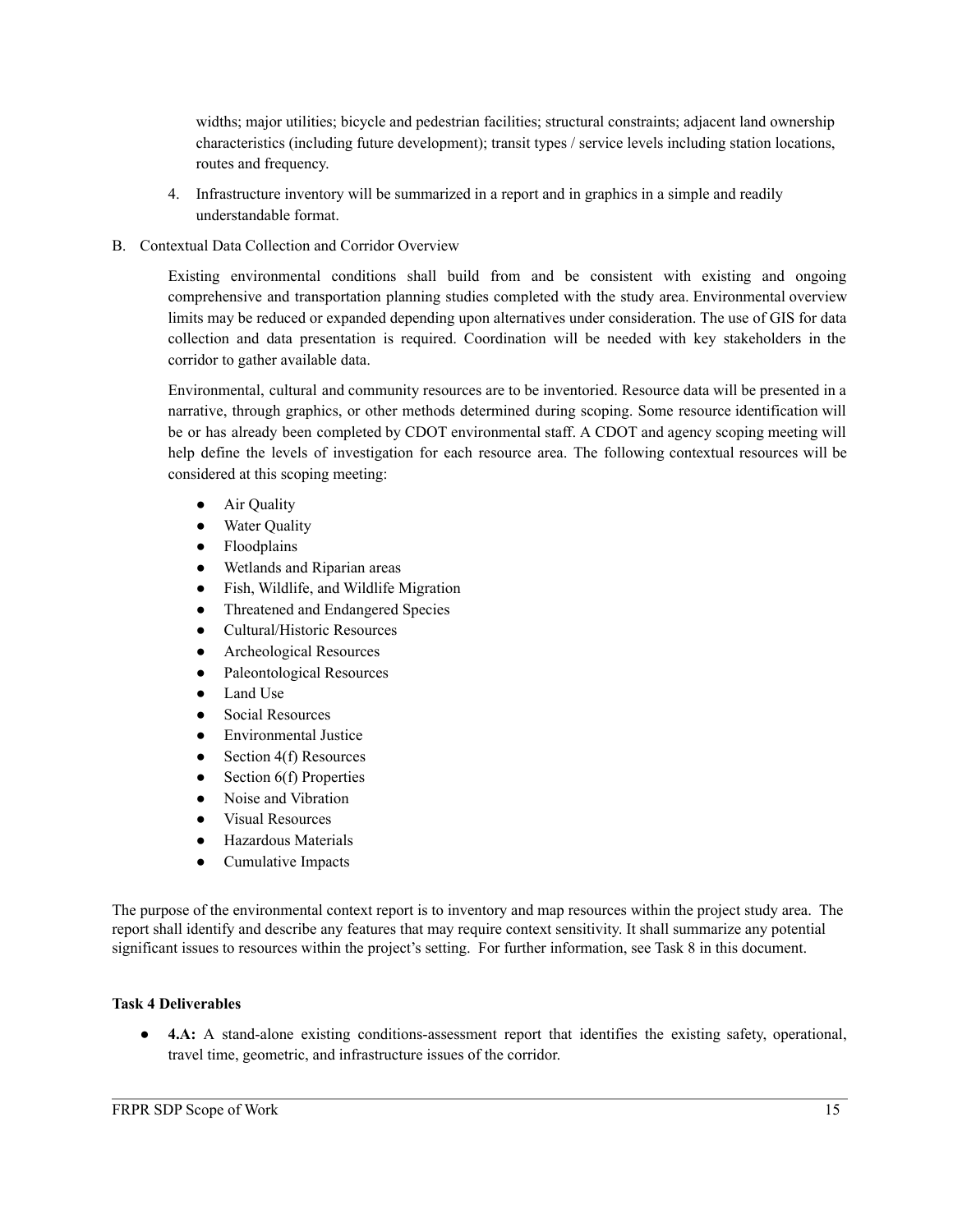● **4.B:** An existing conditions report that identifies critical resources from the natural, social, cultural and economic environmental.

#### **TASK 5: ALTERNATIVES ANALYSIS**

The Consultant shall help deliver an alternatives analysis to identify a preliminary range of reasonable alternatives for the proposed infrastructure investments within the Study Area. The preliminary range of reasonable alternatives will consist of various options for satisfying the Preliminary Purpose and Need statement, which could be evaluated further in a subsequent environmental analysis.

CDOT and the Rail Commission completed the Front Range Alternatives Evaluation Report in December 2020. The study performed an initial evaluation of corridor alternatives to support a long-term passenger service in the Front Range and identified corridors to be studied at a more detailed level. This analysis will build upon that evaluation and define a feasible starter service.

The Consultant will help develop a preliminary range of alternatives, which may vary in terms of routes ("Route Options"), service configurations ("Service Options"), physical infrastructure investments ("Investments Options"), which will be comprised of multiple individual infrastructure projects (or "component investments"), and design ("Design Options") for each component investment in the alternatives.

Then this task shall demonstrate the operational and financial feasibility for each of the options identified for further analysis. The Consultant will conduct an assessment for each of these types of "Options" sequentially as separate subtasks. This includes the creation of criteria consistent with the Preliminary Purpose and Need. Criteria will be used to screen options and alternatives that are found unreasonable. Under each subtask, the team will first identify a broad range of preliminary options for satisfying the preliminary Purpose and Need statement.

Prior to the initiation of work under each subtask, the Consultant will prepare a memorandum describing the methodologies for each subtask ("Methodology Work Product") which will include:

- The methods to be used for identifying preliminary options
- The criteria for determining which of the preliminary options will be carried forward for further analysis, versus those to be screened out and dismissed, including:
	- Metrics (quantitative and qualitative) to be used
	- Method of evaluating preliminary options against those metrics (i.e., measurement methods)
	- Standards based on the assessment of options against the identified metrics, for determining which options will be carried forward for further analysis, versus those to be screened out and dismissed based on not being a reasonable means of meeting the Preliminary Purpose and Need
- The means for incorporating the analytical outputs
- The means for incorporating agency and public input in accordance with the Stakeholder Coordination Plan

Upon completion, the Consultant will submit a Preliminary Alternatives Analysis Report that will summarize the work undertaken in each subtask and identify the range of alternatives that will be advanced for further consideration.

#### **Subtask 5.1: Route Options Analysis**

The Consultant will support the analysis, at a high level, of potential routes for the proposed new rail line through the Study Area. It will assist the team evaluate the routes identified in the Front Range Alternatives Evaluation Report from December 2020. In conducting the Route Options Analysis, the Consultant will consider the anticipated operating requirements specified in the preliminary Purpose and Need statement and identify which Route Options to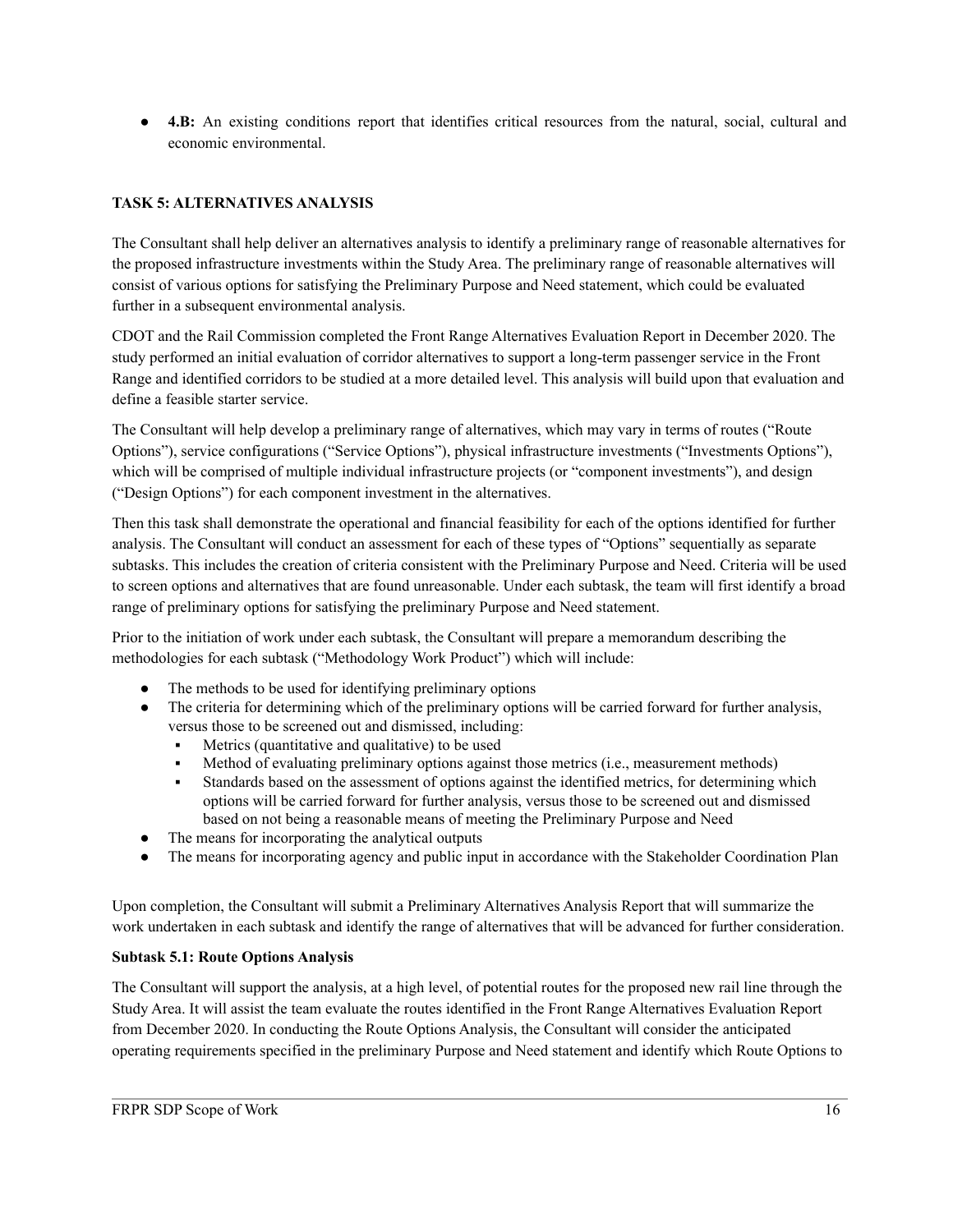be carried forward for further analysis, and which will be screened out and dismissed based on not being a reasonable means for satisfying the Purpose and Need.

#### **Subtask 5.1 Work Products**

- Route Options Analysis Methodology
- Route Options Analysis Memorandum

#### **Subtask 5.2: Service Options Analysis**

For those Route Options carried forward for further analysis, the Consultant will develop and assess potential viable service and operating options for Front Range Passenger Rail. In conducting the Service Options Analysis, the Project team will consider the anticipated operating requirements specified in both the preliminary Purpose and Need and identify which service options may be carried forward for further analysis and refinement at both the investment and design options. The identified service options should be expected to be carried forward in a potential subsequent NEPA analysis outside the scope of this effort. The effort will be completed in coordination with BNSF, UP, Amtrak, and other stakeholders. The Service Options Analysis should include, but is not limited to:

- A fleet analysis that identifies the type and quality of preferred train equipment to be used, with technical specifications such as maximum speed, passenger capacity, energy consumption profile, acceleration and deceleration rates
- Signal systems required including Positive Train Control
- Service frequency and operating speeds
- Describe potential service with existing and planned intermodal connections
- Station locations and maintenance facility locations and, for each, whether it is existing or new, and how it maximizes the use of existing infrastructure

#### **Subtask 5.2 Work Products**

- Service Options Analysis Methodology Memorandum
- Fleet Analysis Memorandum
- Service Options Analysis Report

#### **Subtask 5.3: Investments Options Analysis**

For those Service Options carried forward for further analysis, the Consultant will help develop and assess potential packages of physical investments along those routes required to achieve the operational requirements specified in the preliminary Purpose and Need statement. The Investments Options are then to be evaluated based on the meeting the Purpose and Need. The Investment Option Analysis will consider the potential phased implementation of physical investments both in the development of the Investment Options, and in determining which will be carried forward for further analysis.

#### **Subtask 5.3 Work Products**

- Investments Options Analysis Methodology Memorandum
- Investments Options Analysis Memorandum

#### **Task 5 Deliverables**

● **5.A:** Preliminary Alternatives Analysis Report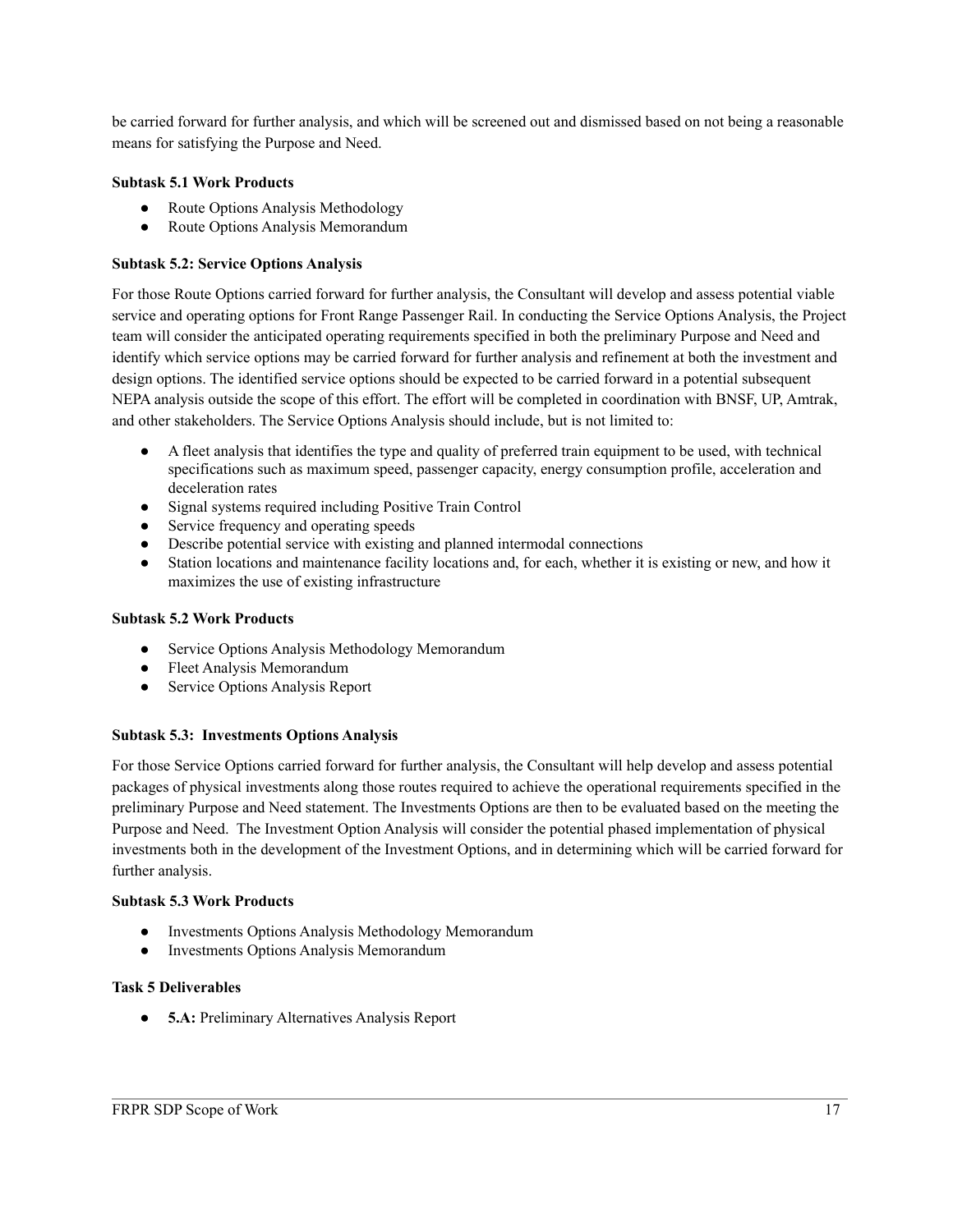#### **TASK 6: PROJECT DEVELOPMENT**

The Consultant team is responsible for project development work, encompassing project planning and engineering analysis, to support the development and screening of alternatives, concurrently. Work is divided into subtasks, and the completion of each subtask will result in a Final Work Product summarizing the work.

This task will culminate in a report that documents the project development outputs for those alternatives included in the Preliminary Range of Reasonable Alternatives.

#### **Subtask 6.1: Specification of Detailed Operational Requirements and Data Collection**

The Consultant shall determine the high-level operational requirements consistent with the preliminary Purpose and Need statement and described in the Service Options Analysis to prepare a set of detailed operating requirements appropriate for supporting service planning, addressing:

- *●* Train volumes (by operator/train type, and including all moves)
- *●* Train characteristics (length, trailing tons, horsepower)
- *●* Train routings through the Study Area (entry/exit and origination/destination points)
- *●* Specific operating timetables for scheduled services, or operating windows for unscheduled service
- *●* Maintenance-of-way window requirements

The Consultant will also collect all other data on existing conditions relevant to the analysis to be undertaken in this task, including, but not limited to, the following:

- *●* Existing train volumes and characteristics (length, trailing tons, horsepower)
- *●* Existing train routings through the Study Area (entry/exit and origination/destination points), including wye moves required of all long-distance trains arriving at DUS or other passenger terminals
- *●* Abandoned rail lines and/or connections between rail lines and/or abandoned/removed track(s) on existing lines
- *●* Track charts, public and employee timetables
- *●* Existing track conditions, including FRA track class. existing junctions, including turnout speeds and parallel diverging moves
- *●* Existing and proposed locations of intercity and commuter platforms
- *●* Existing signal system design and PTC implementation status
- *●* Railroad property records including existing right-of-way limits, including demarcation between owners/controllers of different sections of rail line and long-term operating leases
- *●* Documentation for other rail projects under development within the Study Area

#### **Subtask 6.1 Work Products**

- Data Collection Methodology Memorandum
- Data Collection Results Summary Memorandum
- Operational Requirements Summary Memorandum

#### **Subtask 6.2: Operations Analysis**

In support of the development and screening of alternatives, the Consultant shall undertake an operations analysis of the various Route and Service Options under consideration to identify infrastructure investments for implementing the Project. The Consultant shall use appropriate tools, including train performance calculators and railroad operations simulation software, in performing the operations analysis.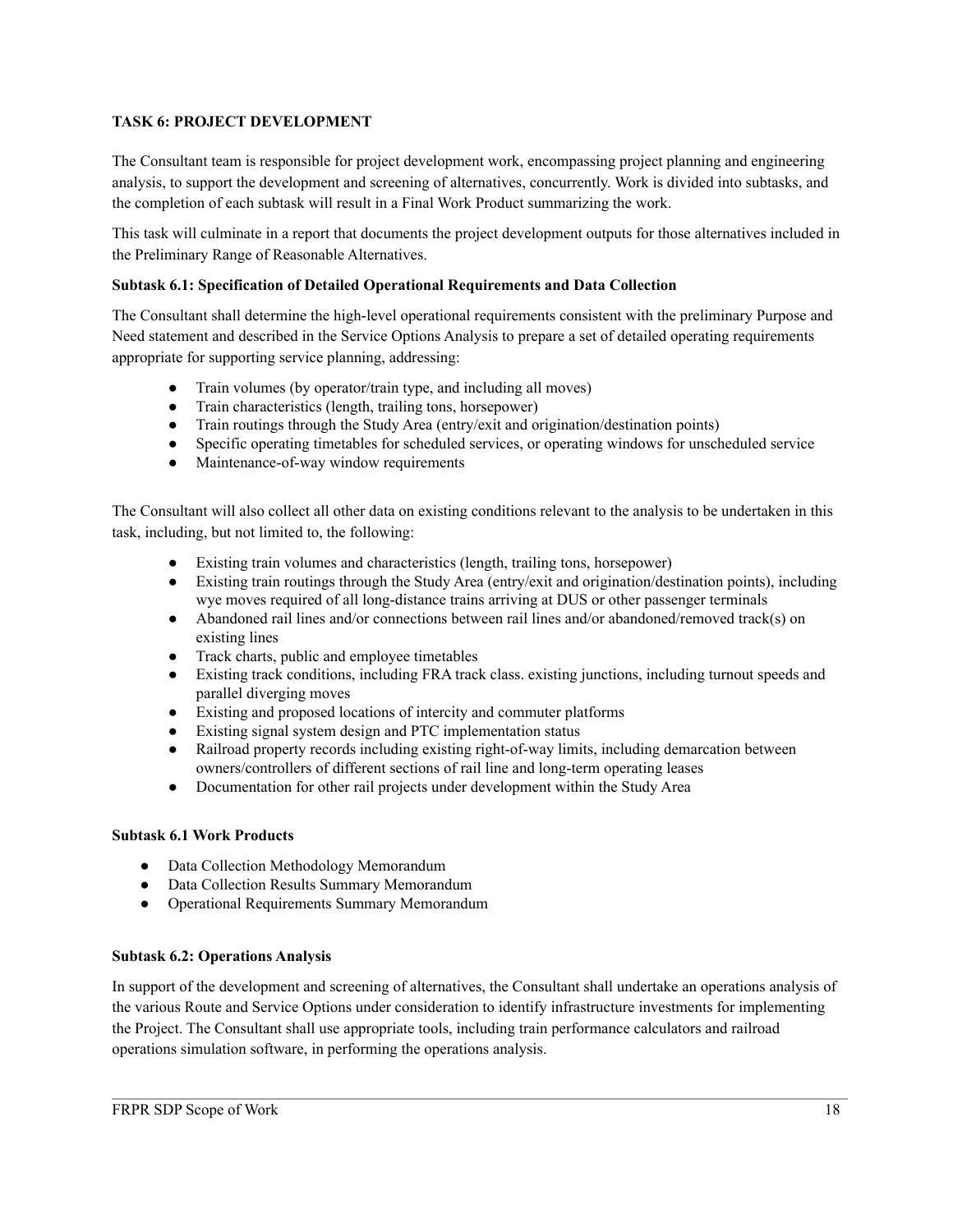The Consultant shall prepare a document describing the transportation demand, train performance, and rail network operations modeling software and proposed for use in the study. Modeling methodology will be subject to review and acceptance by the FRA and other railroad partners.

#### **Subtask 6.2 Work Products**

- Operations Analysis Methodology Memorandum
- Operations Analysis Report

#### **Subtask 6.3: Travel Demand Forecasting**

The Consultant will use CDOT's existing statewide activity-based travel demand model. Inputs to this effort include but are not limited to station locations, transit connections, equipment technology, operating speeds, land use, etc. This was developed in close coordination with the Front Range MPO's and their travel models. Additional model adaptations, runs and analysis will be made as refinements to alignments are made, station locations are refined, and train speeds and other issues affect the operating plans. Amtrak will also provide support to integrate its data from the national network

#### **Subtask 6.3 Work Products**

- Ridership Modeling Methodology Memorandum
- Ridership Modeling Analysis Memorandum

#### **Subtask 6.4: Revenue Evaluation Analysis**

The Project Team will develop a Revenue Evaluation Analysis with potential operating partners to support the evaluation and screening of the alternatives. A ticket pricing strategy will be proposed for this service based on comparable services around the country as well as RTD's existing pricing of its commuter rail services in the Denver metro area.

The Consultant shall coordinate with Amtrak to obtain input data, prior history, and other pertinent information to develop these estimates. Amtrak may (at their discretion) chose to provide assistance or perform some of these tasks, but the Consultant shall be prepared to perform any and all work related to these revenue estimates.

The Consultant shall be prepared to submit the ticket pricing strategy to the Front Range Passenger Rail District Board for review and adoption.

This information will then be used to generate revenue forecasts from fares and ridership for the Service Options. The Revenue Evaluation will also detail the boardings and alightings based on varying station locations and other key variables. Special events will also be analyzed to understand how service fares can impact ridership levels during events. Additional work will include identifying other revenue sources for Front Range Passenger Rail (grants, local contributions, etc.).

#### **Subtask 6.4 Work Products**

- Revenue Evaluation Analysis Methodology Memorandum
- Revenue Evaluation Analysis Memorandum

#### **Subtask 6.5: Station Area Analysis**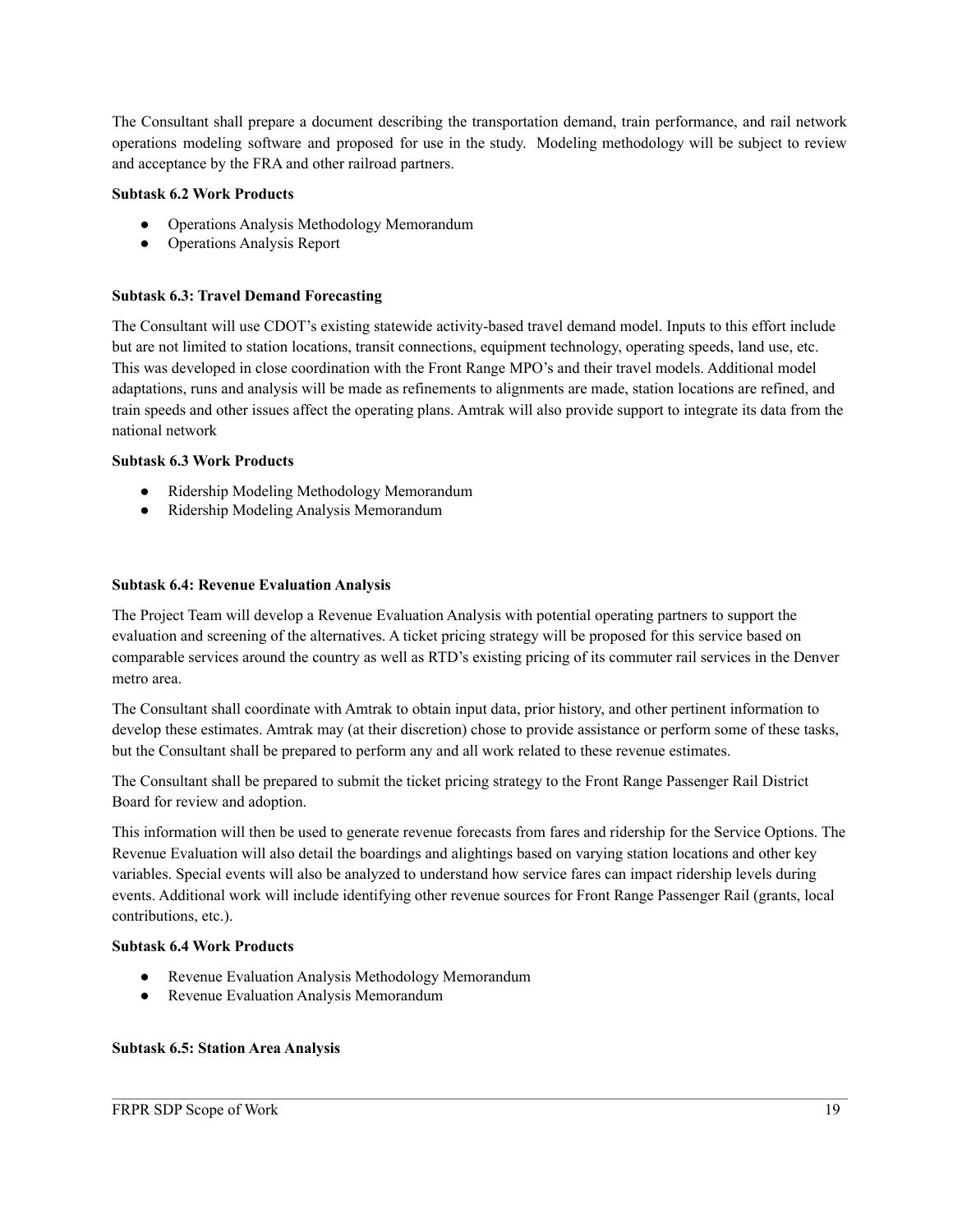The team will prepare a station and access analysis to identify the location of the stations to be served by the proposed infrastructure, examine how these stations will accommodate the trains and passengers associated with the proposed infrastructure, how passengers will access the stations, and how the stations will be integrated with or connected to other modes of transportation. The assessment of the operations for each alternative should be performed to a level sufficient to identify key characteristics, challenges, or impacts to existing and future passenger rail service. The assessment will include but is not limited to:

- Determining the operational requirements of stations, and station access for the new passenger rail service with focus on the ability to maximize ridership on Front Range Passenger Rail.
- Maximizing connectivity to existing transit services where available and to future planned services not yet providing service to these specific station locations.
- Accommodating pedestrian, bicycle, micromobility, and other ride-sharing services with efficient access.
- Connecting to major transportation roadway arterials and provision of parking areas.
- Discussing the economic development potential (commercial/residential) at each station area.
- Developing a conceptual engineering layout for each of the stations, including parking sufficient for projected ridership and operations plans.
- A site selection equity analysis using the most recent federal guidance.

Station Area Plans may already be completed (i.e Pueblo) or in progress (i.e Colorado Springs) by and/or on the behalf of local municipalities. RTD will also be conducting a parallel process that will verify commuter rail station locations for its Northwest Rail Peak Service Plan. Parallel planning efforts' findings and decisions should be confirmed, adopted, and incorporated into this study's comprehensive analysis.

#### **Subtask 6.5 Work Products**

- Station Area Analysis Methodology
- Station Area Analysis Final Subtask

#### **Task 6 Deliverables**

- **6.A:** Draft Project Development Report
- **6.B:** Final Project Development Report

#### **TASK 7 –PRELIMINARY ENGINEERING**

In support of the development and screening of alternatives, the team will develop conceptual and early preliminary engineering for the various Investment and Design Options under consideration.

#### **Subtask 7.1: Design Standards**

The Consultant shall work with CDOT to complete a draft of the system design standards for utilization in conceptual engineering design and for planning purposes. Current design standards are available upon request.

#### **Subtask 7.2: Infrastructure Designs**

For each component investment included in the Investments Options carried forward for further analysis, the Consultant will develop and assess the potential designs for that component investment. The project team will subsequently identify, for each component investment, which design options will be carried forward for further analysis, and which will be screened out and dismissed based on not being a reasonable means of meeting the Purpose and Need.

Based on inputs received from environmental identification, operations modeling, and other stakeholder and system design needs, the Consultant shall develop infrastructure designs to inform the reasonable alternative(s) carried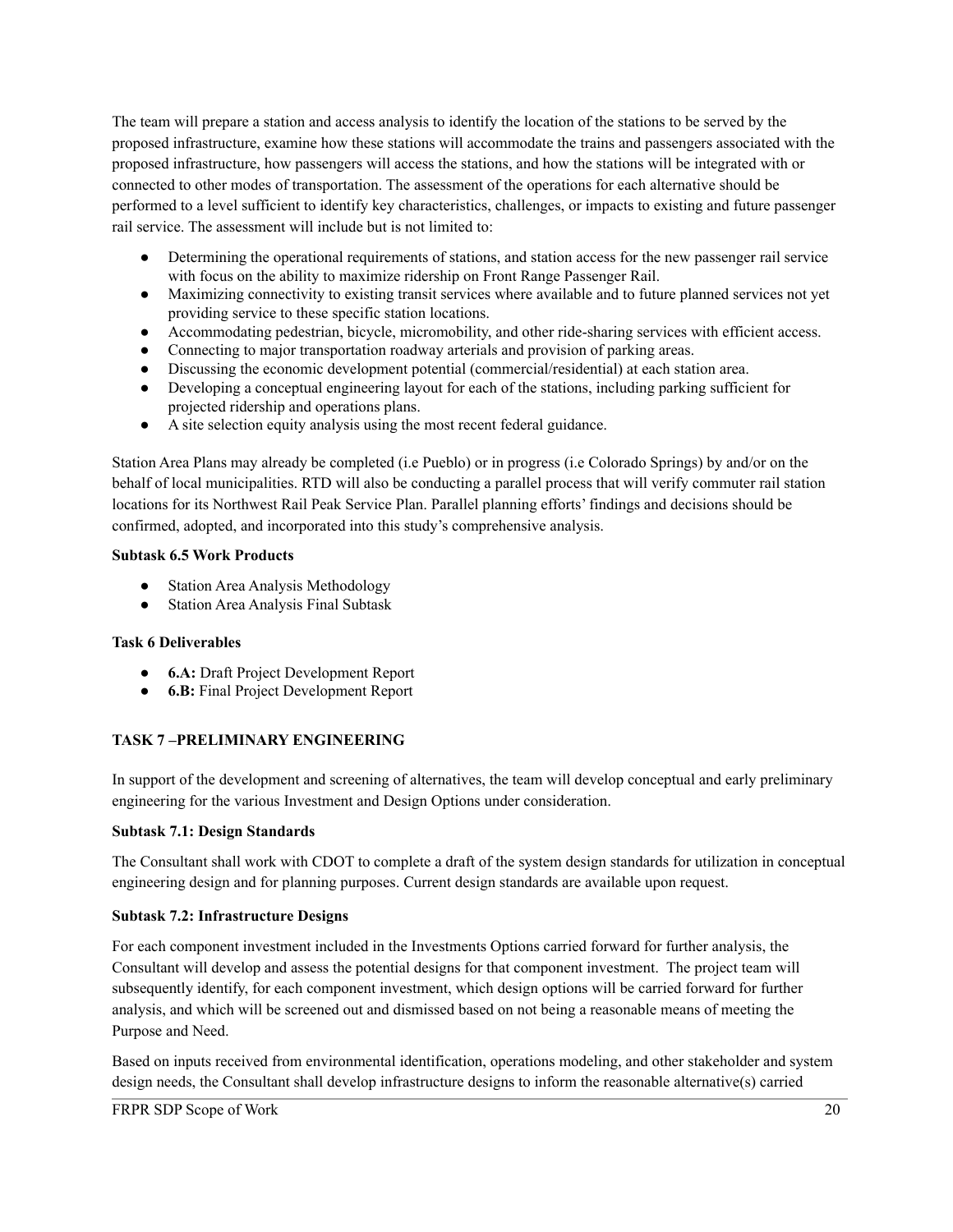forward into NEPA. Conceptual designs shall be of sufficient detail to predict cost estimating, impacts assessment, and high-level right of way needs.

It is CDOT's intention to participate in the basic engineering for the conceptual level alternatives. More detail will be needed in some areas to support screening, and the Consultant shall be prepared to participate in engineering and provide other design disciplines up to and including performing the full range of basic engineering to establish the feasibility and potential impacts of an alternative. Details of the Consultant's level of involvement will be determined at the time the Task Order for this work is written.

Infrastructure designs should be commensurate with the relative challenge of locations and urban or rural infrastructure. Designs should include track horizontal and vertical alignments, turnouts, grading models, toes of slope/tops of cut and other pertinent features to evaluate the design. Designs should also include an understanding of electrical power, communication, and signals infrastructure to the extent required to understand the requirements to further the design and perform cost estimation.

#### **Subtask 7.3: Targeted Challenge Designs**

The Consultant may need to develop more detailed designs of challenging or unique sections of the system to demonstrate the feasibility of a system design alternative. These designs may be required to include elements such as structure layouts, tunnel or trenched section layouts, or other civil designs beyond the primary scope of system design.

#### **Task 7 Deliverables:**

- **7.A:** Conceptual plans of required infrastructure for feasible service and route alternative(s), which include:
	- a. Right of way requirements
	- b. Track alignments
	- c. Turnouts, interlockings, and other key infrastructure
	- d. Station platform locations
- **7.B**: Proposed Track Charts
- **7.C:** Detailed or more focused design drawings at challenging points
- **7.D:** Revised design criteria manual and standard plans
- **7.E:** Maintenance and operations facilities requirements (may be a portion of the design criteria manual and standard plans)

### **TASK 8: ENVIRONMENTAL CONTEXT AND PRE-NEPAACTIVITIES**

The Consultant will perform a high-level qualitative socio-economic, human environment, and natural environmental resource inventory and effects analysis as part of the development and screening of alternatives concurrently. A desktop analysis of potential environmental concerns resulting from the initial route options was assessed in the Front Range Passenger Rail Alternatives Analysis Report. The Consultant will build upon the findings from that report to identify potential environmental issues relating to the preliminary service, investment, and design options, and employ the outputs of this environmental analysis to support the screening of those options. Where environmental documentation is not available, the Consultant will perform additional desktop analysis to inventory existing conditions and identify key social, cultural, natural, and physical project concerns. The Project Team will review the environmental resources and determine the extent of analysis needed for each resource for the subsequent NEPA phase. The Consultant will prepare a Preliminary Environmental Context Report that will document the potential significant socio-economic, human environment and natural environmental issues of the Preliminary Range of Reasonable Alternatives. The Report will also address possible approaches to completing the environmental review of those alternatives, including the potential NEPA class(es) of action for subsequent environmental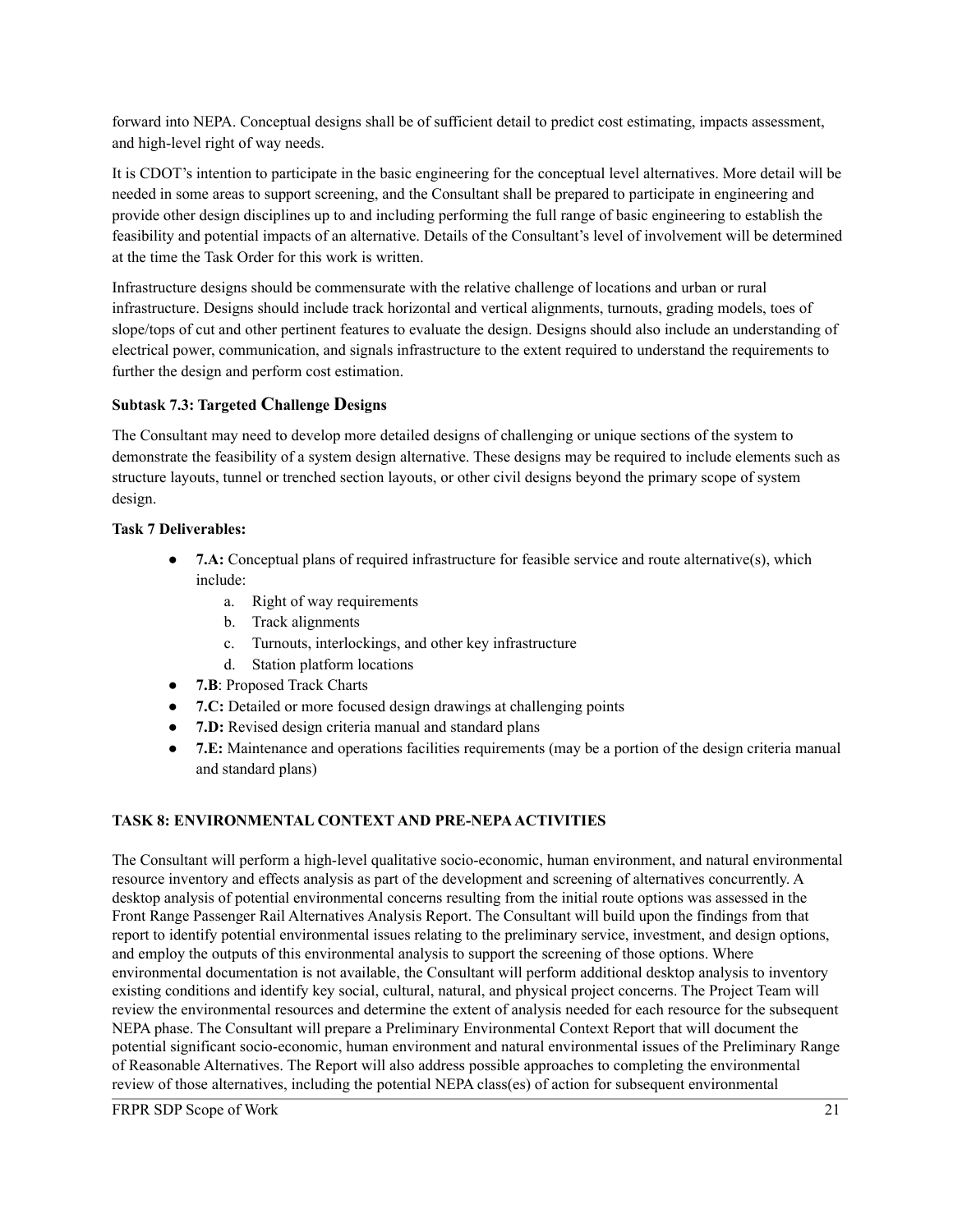document(s). This report will identify potential programmatic mitigation strategies and anticipated permits and agency clearance requirements that would be needed for the alternatives moving forward for additional consideration during NEPA.

Consultant will be asked to apply emerging FRA guidance which links transportation planning with NEPA processes similar to Appendix A to 23 CFR 450. Completing the following activities upfront will focus and streamline the subsequent NEPA process. It will also demonstrate the corridor's overall NEPA readiness to FRA as lead agency. This work is consistent with established Planning and Environmental Linkages (PEL) practices as well as NEPA principles and requirements.

- Develop draft Agency Coordination Plan
- Identify communities and stakeholders affected
- Determine the extent of environmental analysis needed for each resource during NEPA
- Identify potential significant environmental issues
- Identify potential mitigation strategies and permits needed

#### **Task 8 Deliverables:**

- *●* **8.A:** Preliminary Environmental Context Methodology
- **8.B:** Preliminary Environmental Context Report
- **8.C:** Memorandum summarizing Pre-NEPA activities

#### **TASK 9: FINANCIAL PLANNING AND BENEFIT COST ANALYSIS**

#### **Subtask 9.1: Capital Cost Estimation**

The Consultant shall prepare capital cost estimates for each alternative package (including unit cost and quantities relating to core track structures and other components), management, design and construction management allowances, and contingencies. At a minimum, these will include an initial high-level cost estimate (based on the Conceptual Engineering) to be used to support the Investment Options Analysis, and a more detailed cost estimate (based on the early preliminary-level engineering developed) to be used to support the preliminary engineering. In developing the Capital Cost Estimation Methodology, the team should refer to FRA's Capital Cost Estimating Guidance.

#### **Subtask 9.1 Work Products**

- Capital Cost Estimation Methodology Memorandum
- Capital Cost Estimate Memorandum

#### **Subtask 9.2: Operations & Maintenance Cost Estimation**

The Consultant will prepare general estimates of operating, maintenance, and capital renewal costs for an identified planning horizon. Work will additionally include identification of required maintenance facilities, such as yards, rolling stock maintenance and repair facilities, and the operational and logistical support facilities that enable operation of the system. Maintenance requirements should additionally assess requirements for and suitable locations for fleet maintenance facilities

The Consultant shall coordinate with Amtrak to obtain input data, prior history, and other pertinent information to develop these estimates. Amtrak may (at their discretion) chose to provide assistance or perform some of these tasks, but the Consultant shall be prepared to perform any and all work related to these cost estimates.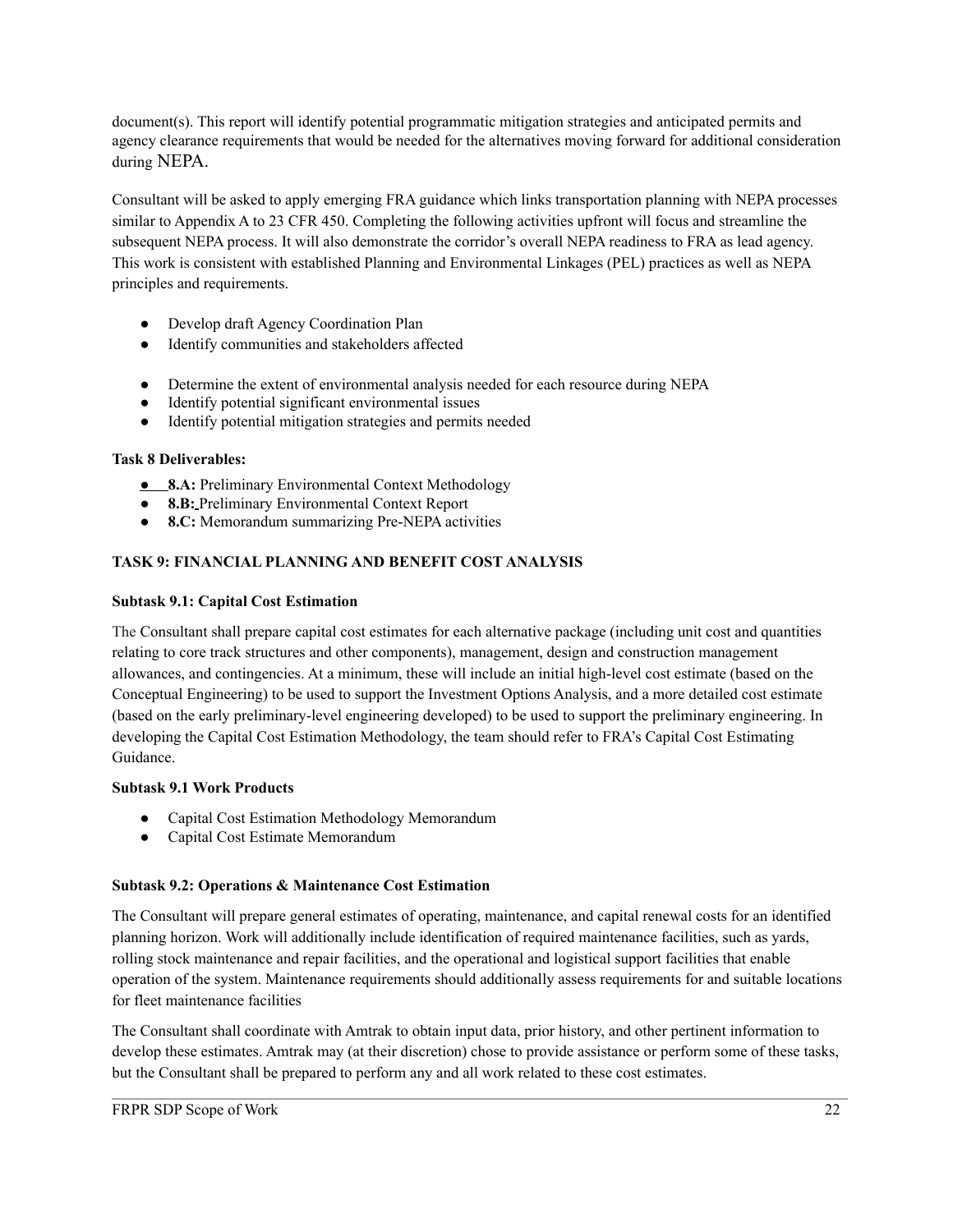#### **Subtask 9.2 Work Products**

- Operations & Maintenance Cost Estimation Methodology Memorandum
- Operations & Maintenance Cost Estimate Memorandum

#### **Subtask 9.3: Financial Planning**

The Consultant will complete a financial plan that will identify the potential financial resources required to implement and operate the proposed project components identified in the Project Development Report. The financial plan will focus on the direct monetary factors of the project and will provide a single financial statement showing the proposed service's financial projections over the course of the planning horizon. The financial analysis will describe the capital and operating dollars needed to implement and operate the project.

As the project is currently in the planning phase, the financial planning analysis should be commensurate with other planning assumptions and analyses. As the program moves beyond planning and toward implementation, financial planning will specify the precise levels of funding needed and explore potential sources of funding. This may include cost sharing agreements, government grants, loans, and other available funding opportunities.

#### **Subtask 9.3 Work Products**

- Financial Planning Methodology Memorandum
- Financial Plan

#### **Subtask 9.4 Benefit Cost Analysis**

The Consultant shall complete a benefit cost analysis that will document the overall economic impact of the project. This will include both the financial results as described in financial planning and the benefits and impacts for the project such as operational benefits, travel time savings, air quality impacts, community and economic development, and other user and non-user economic benefits. This is informed by other earlier tasks and will be used to assess the transportation-related merits of the service alternative.

The Benefit-Cost Analysis should be completed in the manner prescribed by USDOT "Benefit-Cost Analysis Guidance for Discretionary Grant Programs" January 2020 or latest edition as appropriate.

#### **Subtask 9.2 Work Products**

- Benefit Cost Analysis Methodology
- Benefit Cost Analysis Memorandum

#### **Task 9 Deliverable**

● **9.A:** Financial Planning and Benefit Cost Analysis Report

#### **TASK 10 GOVERNANCE & FUNDING**

The Project Team will assess potential governance and program administration options for the long-term management structure for design, construction, maintenance and operations of a future Front Range Passenger Rail system. Options may include private investment, public private partnerships, publicly funded investment for program delivery and administration in furtherance of SB 21-238 and the charge of the Front Range Passenger Rail District. The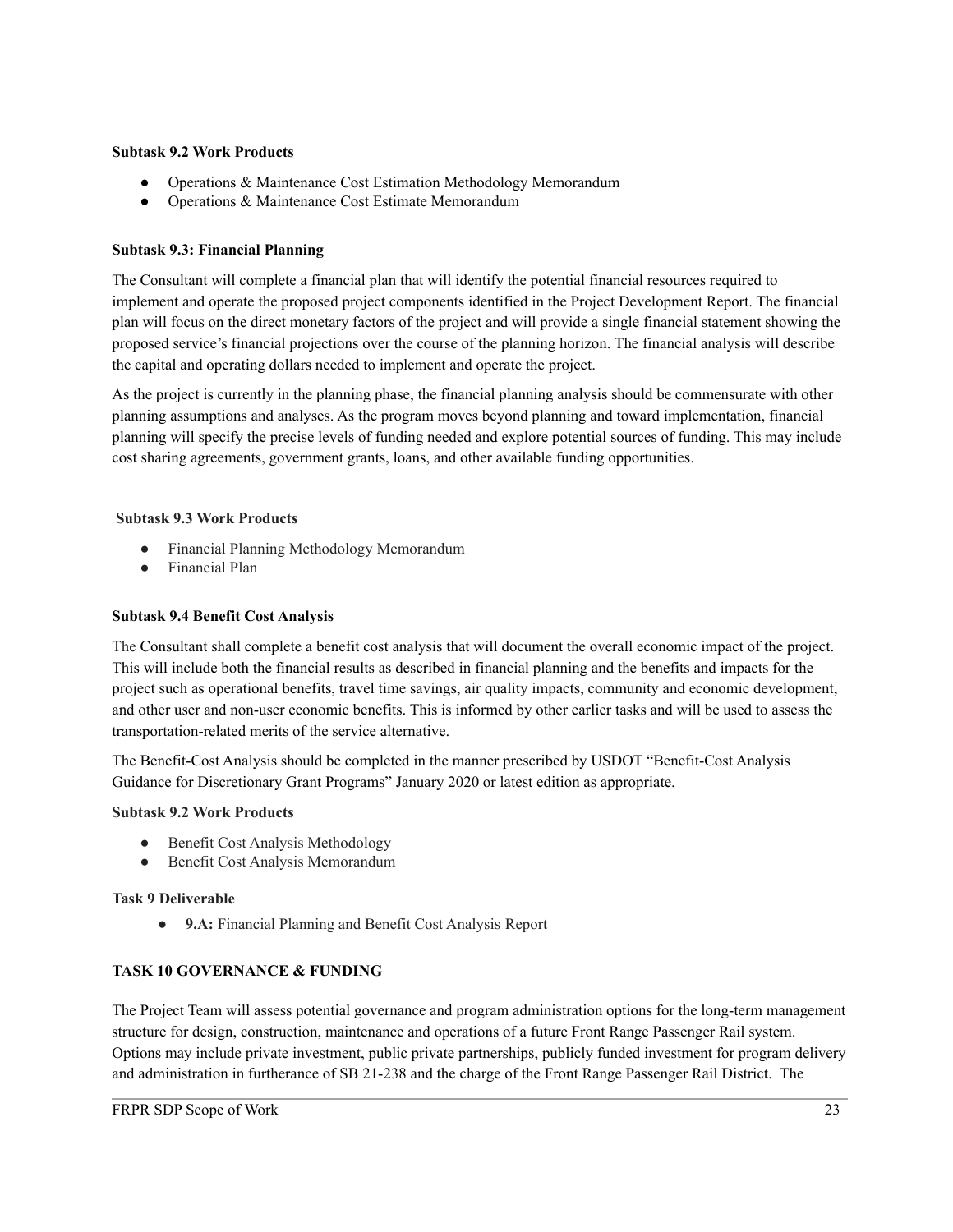Project team will assess governance options allowable under state law and other examples of potential governance structures for other state-supported Amtrak services that fall under Section 209 of the Passenger Rail Investment and Improvement Act of 2008. The project team will facilitate meetings, in coordination with Amtrak, FRA, the Rail District and other potential stakeholders, on the governing and operating organization for the future passenger rail service associated with this project.

#### **Task 10 Deliverable**

● **10.A:** Potential Governance & Funding Options Memorandum

#### **TASK 11 FINAL REPORT**

The preliminary SDP must express a common vision between CDOT, the Rail District and stakeholders for the future operational functionality of the Front Range corridor.

#### **Task 11 Deliverables**

- **11.A:** Prepare the Preliminary SDP & AA
	- a. The Consultant shall prepare the final report in conformance with FRA's Service Development Planning & Alternatives Analysis Guidance (latest edition). The level of detail in each technical report will be determined through coordination with CDOT & FRA.
- 11.B: Implementation Plan
	- a. The Consultant shall document reasonable project phases and connect them with potential funding packages. Given the variability in the amount and timing of funding, the Consultant will document recommended range of projects with funding scenarios to ensure that the corridor is getting maximum benefit for the available funding.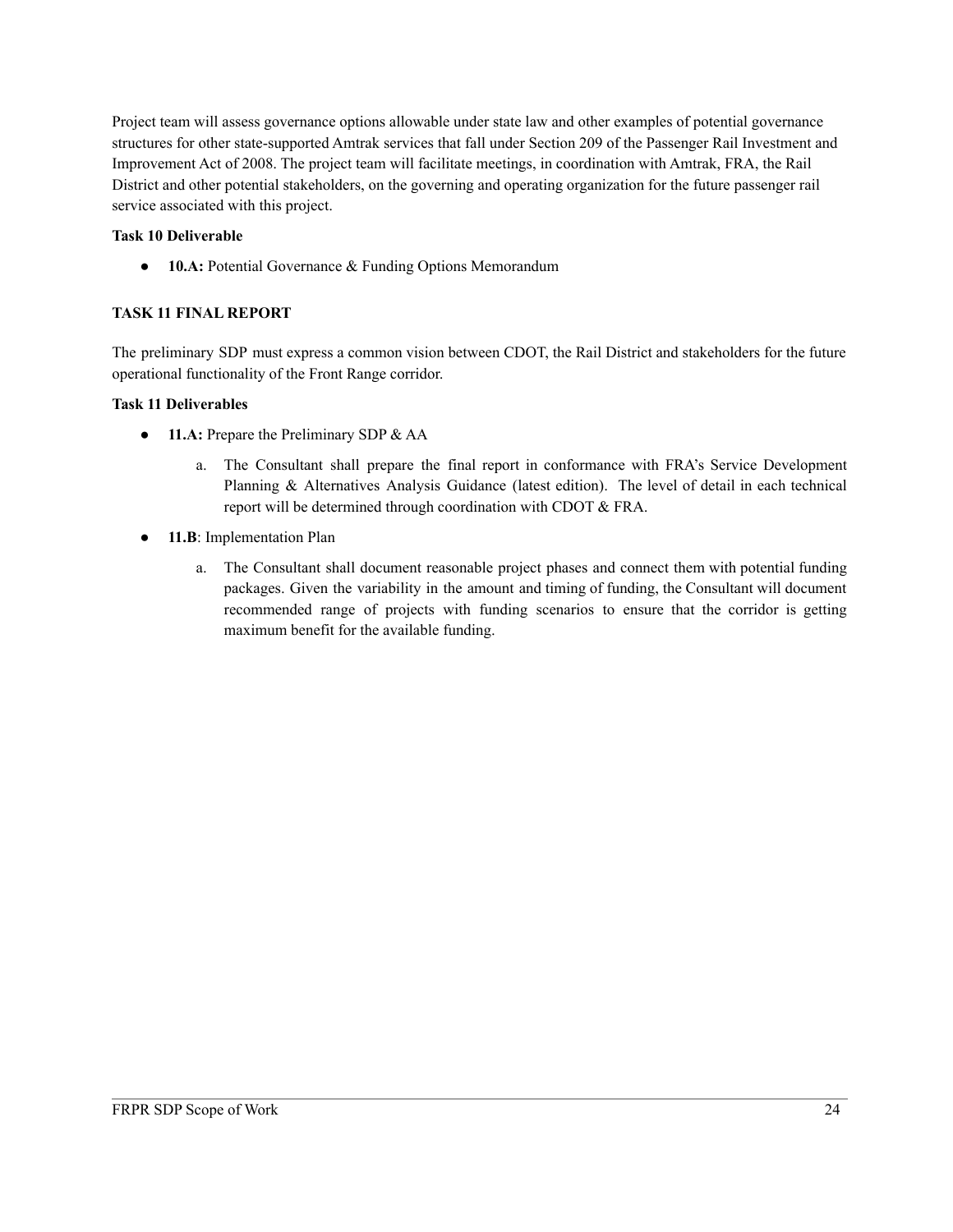## **Deliverables Matrix**

| <b>Deliverable</b> | <b>Deliverable Description</b>                                           |
|--------------------|--------------------------------------------------------------------------|
| <b>Number</b>      |                                                                          |
| 1.A                | Project Management Plan                                                  |
| 2.A                | <b>Stakeholder Coordination Plan</b>                                     |
| 3.A                | Final Preliminary Purpose and Need Statement                             |
| 4.A                | An Existing Conditions-Assessment Report that identifies the             |
|                    | existing safety, operational, travel time, geometric, and infrastructure |
|                    | issues of the corridor.                                                  |
| 4.B                | An Existing Conditions Report that identifies critical resources from    |
|                    | the natural, social, cultural and economic environmental.                |
| 5.A                | Preliminary Alternatives Analysis Report                                 |
| 6.A                | Draft Project Development Report                                         |
| 6.B                | Final Project Development Report                                         |
| 7.A                | Conceptual plans of required infrastructure for feasible service and     |
|                    | route alternative(s)                                                     |
| 7.B                | Proposed Track Charts                                                    |
| 7.C                | Detailed or more focused design drawings at challenging points           |
| 7.D                | Revised Design Criteria Manual and Standard Plans                        |
| 7.E                | Maintenance and operations facilities requirements (may be a portion     |
|                    | of the design criteria manual and standard plans)                        |
| 8.A                | Preliminary Environmental Context Methodology                            |
| 8.B                | Preliminary Environmental Context Report                                 |
| 8.C                | Memorandum summarizing Pre-NEPA activities                               |
| 9.A                | Financial Planning and Benefit Cost Analysis Report                      |
| 10.A               | Potential Governance & Funding Options Memorandum                        |
| 11.A               | Preliminary Service Development Planning & Alternatives Analysis         |
|                    | Report                                                                   |
| 11.B               | <b>Implementation Plan</b>                                               |